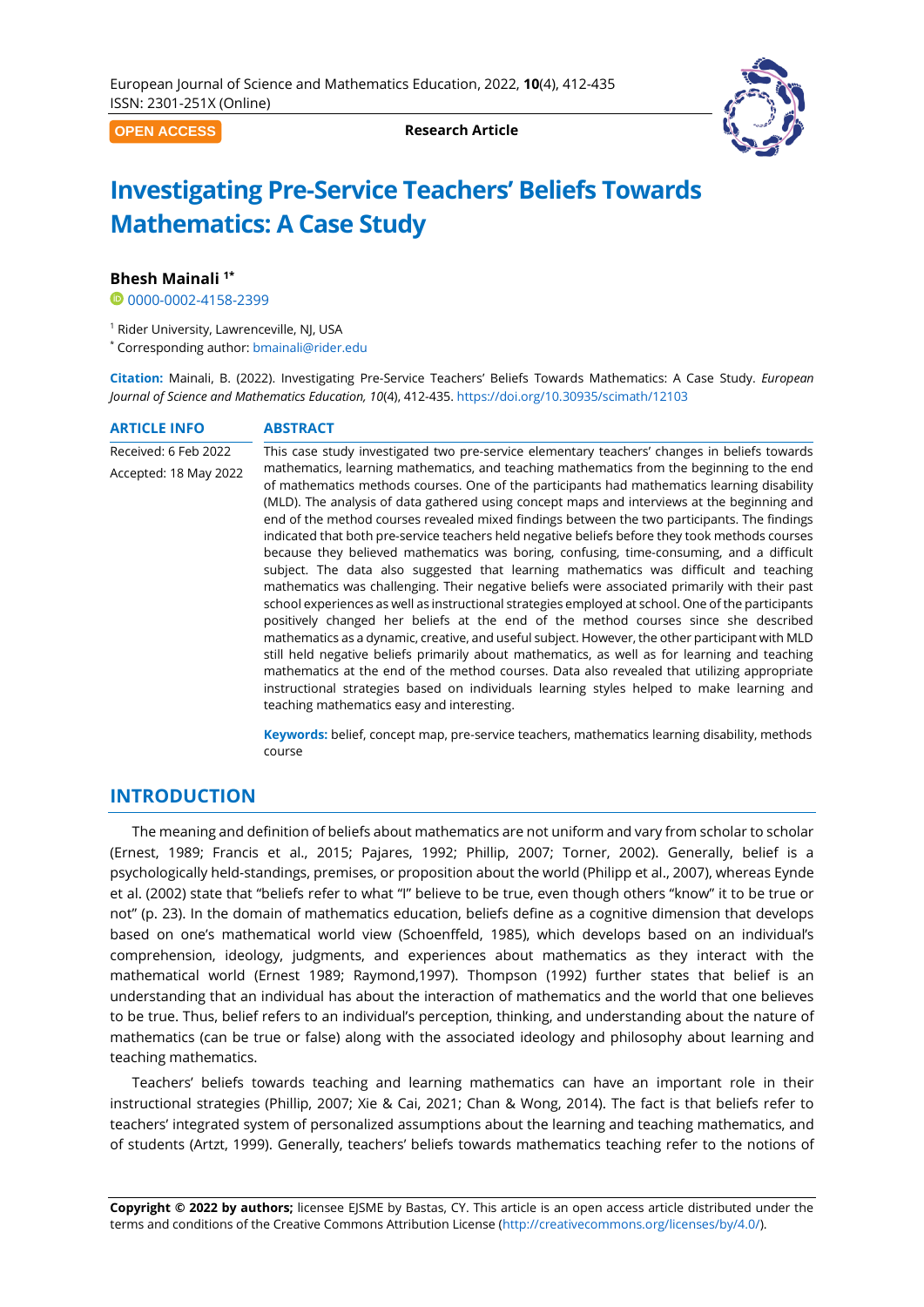understanding mathematics and principles of effective classroom teaching, whereas beliefs towards learning refer to understanding mathematical ideas in the classroom in constructive ways (Xie & Cai, 2021).

Understanding teachers' beliefs is an important factor for educational reform. What teachers believe is a significant determiner of what gets taught, how it is taught, and what gets learned in the classroom (Wilson & Cooney, 2002). Thus, it is important to have a positive belief towards mathematics as early as possible when an individual begins a teacher education program at higher education. The fact is that negative beliefs likely contribute to negative classroom instructional strategies, which tend to develop negative beliefs in pupils as early as in elementary school (White et al., 2005). They further state that these students likely carry negative beliefs when they become teachers. In fact, pre-service teachers enter teacher education programs with preexisting beliefs about mathematics based on various factors, including their experience of learning mathematics at school (Kane et al., 2002). The pre-existing beliefs could be positive or negative. The specific types of beliefs, particularly negative beliefs, that pre-service teachers bring with them in the teacher education program are considered to be the obstacles in the reform of classroom instruction (Richardson, 2003). The positive beliefs towards mathematics include various positive items such as creativity in mathematics, daily life application, interesting facts, the logic behind mathematics, etc. In contrast, negative beliefs towards mathematics include various items such as mathematics is all about rules, formulas, memorization, learning mathematics is difficult and boring, mathematics is only for mathematicians and scientists, and so forth (Collier, 1972). In general, positive belief refers to a positive disposition, and negative belief refers to a negative disposition towards mathematics. Some people consider mathematics as a static body of disconnected knowledge and skill that should be memorized without understanding is an example of negative beliefs, whereas others perceive mathematics as a set of connected–logical ideas and tools for solving problems in real life is an example of positive beliefs towards mathematics (Berk & Cai, 2019).

Several studies reported that students develop specific types of beliefs (positive or negative) towards mathematics primarily during mathematics learning experiences at school (Kane et al., 2002; Lappen & Theule-Lubienski, 1994; Maasepp & Bobis, 2014). Despite forming specific types of beliefs about mathematics at an early grade, teacher education programs at the college/university level need to foster positive beliefs towards mathematics for the pre-service teachers in addition to focusing on content knowledge and pedagogical content knowledge (Lappen & Theule-Lubienski, 1994). In fact, the teacher education program needs to change pre-service teachers' negative beliefs to positive beliefs towards mathematics (Looney et al., 2017. Focusing on pedagogical content knowledge–how to teach mathematics in effective ways–increase the positive belief towards mathematics in pre-service teachers as a result, they tend to be effective mathematics teachers in the future (Chang, 2015). Therefore, one of the aims of the teacher education program, particularly mathematics education, strive to develop positive beliefs towards mathematics for pre-service teachers.

# **THEORETICAL BACKGROUND**

Several studies conducted in different fields, including mathematics education, suggest that belief is an important factor for teachers (Phillip, 2007; Richardson, 2003). Furthermore, teachers' instructional strategies and mathematical understanding are influenced by their existing beliefs, which affect the quality of their classroom teaching practices (Maasepp & Bobis, 2014; Xie & Cai, 2021). Furthermore, teachers' various types of beliefs shape and influence the actions taken during mathematics instruction (Bray, 2011). Ernest (2016) further stated that belief in mathematics has an important role in planning and theorizing mathematics teaching. In fact, the relationship between teachers' beliefs about mathematics and their classroom practices is a dynamic process, with each influencing the other (Nisbet &Warren, 2000). Thus, related studies suggested that teachers' beliefs towards mathematics influence their instructional decisions, classroom–action, and various lesson activities in the classroom (Beswick et al., 2011; Hart, 2002a; Lloyd, 2002; Stuart & Thurlow, 2000; Vacc & Bright, 1999).

The formation of belief about mathematics, teaching, and learning mathematics primarily are shaped by teachers' personal and professional learning experiences. The formation process likely goes for the entire life in conjunction with an individual mathematical experience (Clark et al., 2014). In fact, the belief system is a complex concept, and likely consists of different clusters (Chan & Wong, 2014), and various researchers have attempted to explain the concept of belief system.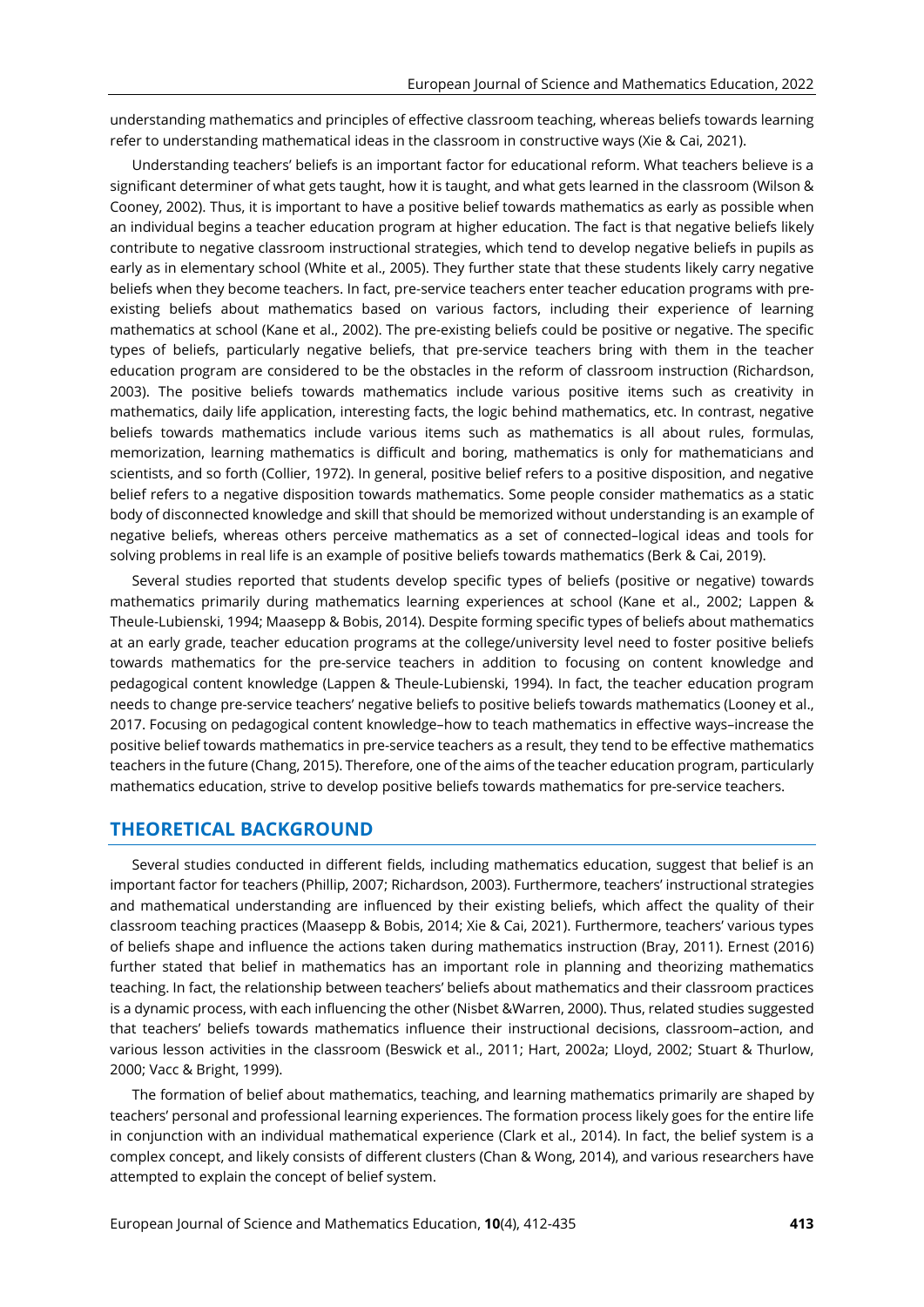Green (1971) proposed that there are three dimensions of the beliefs system:

- (1) quasi-logicalness (primary and derivative beliefs),
- (2) psychological centrality (central and peripheral beliefs), and
- (3) cluster structure.

An individual who has beliefs about certain things is primarily based on his own logic. However, forming an individual's beliefs based on his own logic is not necessarily logical for somebody else. Similarly, Rokeach (1968) states that belief systems are organized psychologically but not necessarily logically. Quasi-logical has some primary beliefs and some derivative beliefs. Primary beliefs are generally developed from direct experiences over time and considered more effective than derivative beliefs. Some beliefs are more important than others for an individual. The more important belief is called central beliefs, which have a greater impact than peripheral beliefs. Thus, it is not easy to change the deeply-rooted central beliefs of an individual (Andrews, 2000), whereas peripheral beliefs can be changed easily (Furinghetti & Pehkonen, 2002). Cluster structure is the third dimension of beliefs, where beliefs are held in clusters. The formation of cluster structure beliefs is dependent on various other related beliefs, which occur in a set or groups.

Ernest (1989) classified belief towards mathematics as instrumental, Platonist, and problem-solving. Platonist view refers to mathematics as a structured and unchanged body of knowledge. The instrumental view alludes to mathematics as a collection of procedures, facts, and skills, whereas the problem-solving view considers mathematics as an expanding field of human discovery and dynamic in nature. Ernest (1989) further describes mathematics teachers' beliefs in three categories: beliefs towards the nature of mathematics, beliefs about teaching mathematics, and beliefs towards learning of mathematics. Schoenfeld (1992) describes typical students' beliefs about mathematics. Some of the beliefs described by Schoenfeld (1992) include, but are not limited to, mathematics problems that have only one answer, mathematics learned in school has little or nothing to do with real life, mathematics is all about memorization, and ordinary students cannot understand mathematics. Whereas, Goldin (2002) explains about different types of mathematics beliefs. The different types of beliefs are

- (1) mathematical facts, rules, equation theorem, etc.,
- (2) beliefs about mathematical validity or how mathematical truths are established, and
- (3) beliefs about mathematical reasoning and strategies, beliefs about mathematical ability, beliefs about nature of mathematics and beliefs about teaching and learning mathematics, beliefs about the connection of mathematics with the physical world, individual's motivation and emotions towards mathematics.

Furthermore, learners' beliefs towards mathematics, indeed, included how they perceive and think about mathematics, such as mathematics is a boring (or interesting) subject as well as whether they love (hate) mathematics or not. The fact is that once students are exposed to the mathematical world, then they start to form some kind of mathematical beliefs.

The formation of beliefs about mathematics is a long process and intertwines with various factors. For example, Furinghetti and Pehkonen (2002) suggested that teachers' beliefs towards good mathematics teaching are deeply rooted in various other factors such as curriculum, teaching materials, and other resources. Therefore, it is not easy to change pre-service teachers' deeply rooted beliefs about mathematics regardless of providing appropriate intervention. A conceptual framework, proposed by Anderson et al. (1997, 2005), suggested that beliefs about mathematics are shaped by past school experiences, teacher education programs, mathematics teaching practices, and mathematical knowledge. Despite reluctant to change in negative beliefs towards mathematics held by pre-service teachers (Kane et al., 2002), teacher education programs strive to change pre-service teachers' beliefs towards mathematics (Aldridge & Bobis, 2001; Beswick & Dole, 2001, Karatas et al., 2017). More importantly, at the university/college level, mathematics educators can play an important role in fostering positive beliefs about mathematics for pre-service teachers. The fact is that the pre-service teachers' beliefs can be changed to be more cognitively aligned to support their future students' effective learning of mathematics (Hart & Memnun, 2015). Particularly, it is important to change preservice teachers' negative beliefs about mathematics, such as mathematics is abstract, dry, boring, math-hate, difficult, etc., for them to be more effective in their future math-teaching career.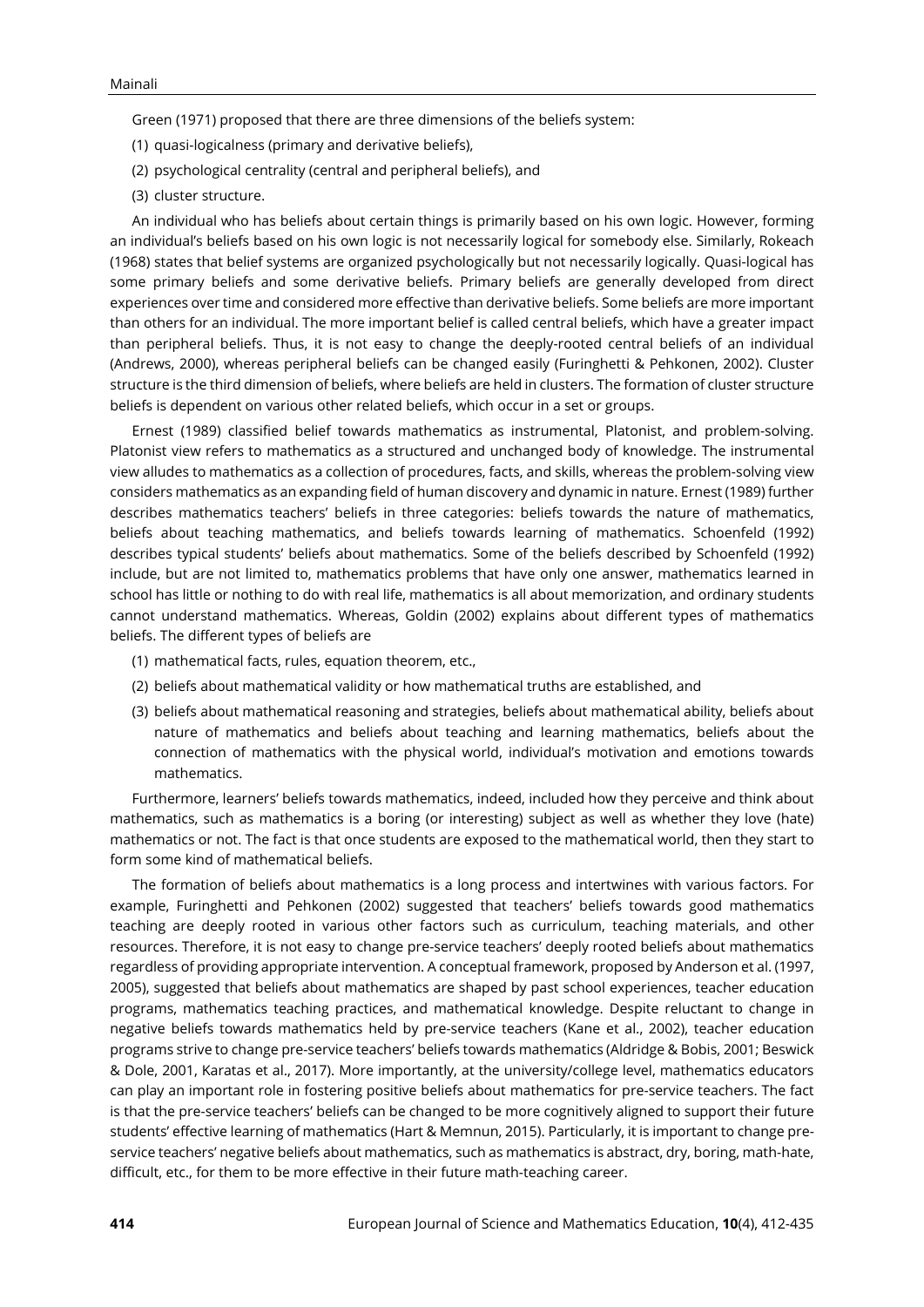Some frameworks have been suggested, and research has been done on pre-service teachers' beliefs towards mathematics. However, little has been done to examine pre-service teachers' beliefs who have mathematics learning disability (MLD). The fact is that research on MLD is still in the emerging stage (Kaufmann et al., 2013). Learning disabilities are generally defined in terms of deficits in various psychological processes that affect certain areas of academic achievement including mathematics (Penny, 2018). National Center for Learning Disabilities (2007) states that learning disability (LD) is a neurological disorder, which affects the brain's ability to receive, process, store, and respond to information. The disorder can be in one or more of the basic psychological processes involved in understanding or using spoken language, manifesting itself in an imperfect ability on various factors, including mathematical calculation (USDOE, 2004). The disabilities might exist together with mental or physical disabilities (Pullen et al., 2011).

The LD that pertains particularly to mathematics such as computation, numeration, etc., is considered to be MLD. MLD refers to an inherent weakness in mathematical cognition not attributable to sociocultural or environmental causes (Mazzocco, 2007). There is, however, a general consensus among researchers that MLD is a biological disorder in the brain (Geary, 2007). MLD includes different types of disability such as processing mathematical information slowly, a disorder in biological and neurological development, or any other types of issues that are (in)directly linked with the ability to do mathematical tasks. A child with a disability is not simply a child less developed than his peers but is a child who has developed differently because of problems in biological and sociocultural lines of development (Vygotsky, 1993). Because of the neurological disorder, students with MLD experience pervasive difficulties in doing mathematical tasks. Mazzocco et al. (2008) reported that students with MLD made more errors even for the easiest task, unlike their low-achieving peers. As a result, students with MLD need more practice and ample amounts of time to solve even simple mathematics problems, and certainly they would have a lot of struggles for moderate difficulty problems.

As aforementioned, psychological centrality beliefs that are developed from direct experiences over the time have a greater impact than peripheral beliefs. We can argue that students with MLD are likely to develop more primary beliefs towards mathematics when they are exposed to mathematics in early grades. Thus, the deeply-rooted primary beliefs towards mathematics are not easy to change for MLD students compared to students without MLD. However, a number of studies reported that with appropriate instructional strategies and interventions were beneficial for students with MLD and had positive outcomes for learning mathematics (Marita & Hord, 2017; Shalev et al., 2005).

#### **Belief Change Towards Mathematics**

Changing the beliefs of pre-service teachers towards mathematics is an important domain in the field of mathematics education (Liljedahl et al., 2021). McCleary et al. (2013) reported fewer research studies conducted focusing on MLD. The number of studies conducted in this field also revealed inconsistent findings. Some studies reported a positive effect of mathematics methods courses on pre-service teachers' beliefs towards mathematics, while others reported no effect. Massepp and Bobis (2014) reported that pre-service teachers' negative beliefs about the nature of mathematics and teaching of mathematics were mostly influenced by their past school experiences. They further reported that pre-service teachers changed their negative beliefs about mathematics and teaching mathematics after completing the mathematics content/method courses. Beswick (2006) and Vacc and Bright (1999) also reported that pre-service teachers changed their beliefs after taking a mathematics methods course.

Similarly, Loone et al. (2017) and Markovits (2011) reported that most pre-service teachers hold negative beliefs towards mathematics; however, after taking a mathematics method course, participants had positive beliefs about mathematics. They further reported that the method course had a huge impact on changing in pre-service teachers' beliefs, but one method course might not be enough. In fact, mathematics method courses not only help to create positive beliefs but also help to improve the pre-service teachers' overall quality of teaching mathematics (Karatas et al., 2017). Because of the various pedagogical components and conceptually oriented instructional strategies in the mathematics methods courses, they can help to change in pre-service teacher belief towards mathematics (Lau, 2021). Whereas White et al*.* (2005) reported conclusive and inconclusive findings regarding pre-service teachers' beliefs towards mathematics. Their study further revealed positive beliefs towards constructivist approaches of teaching mathematics but contradictory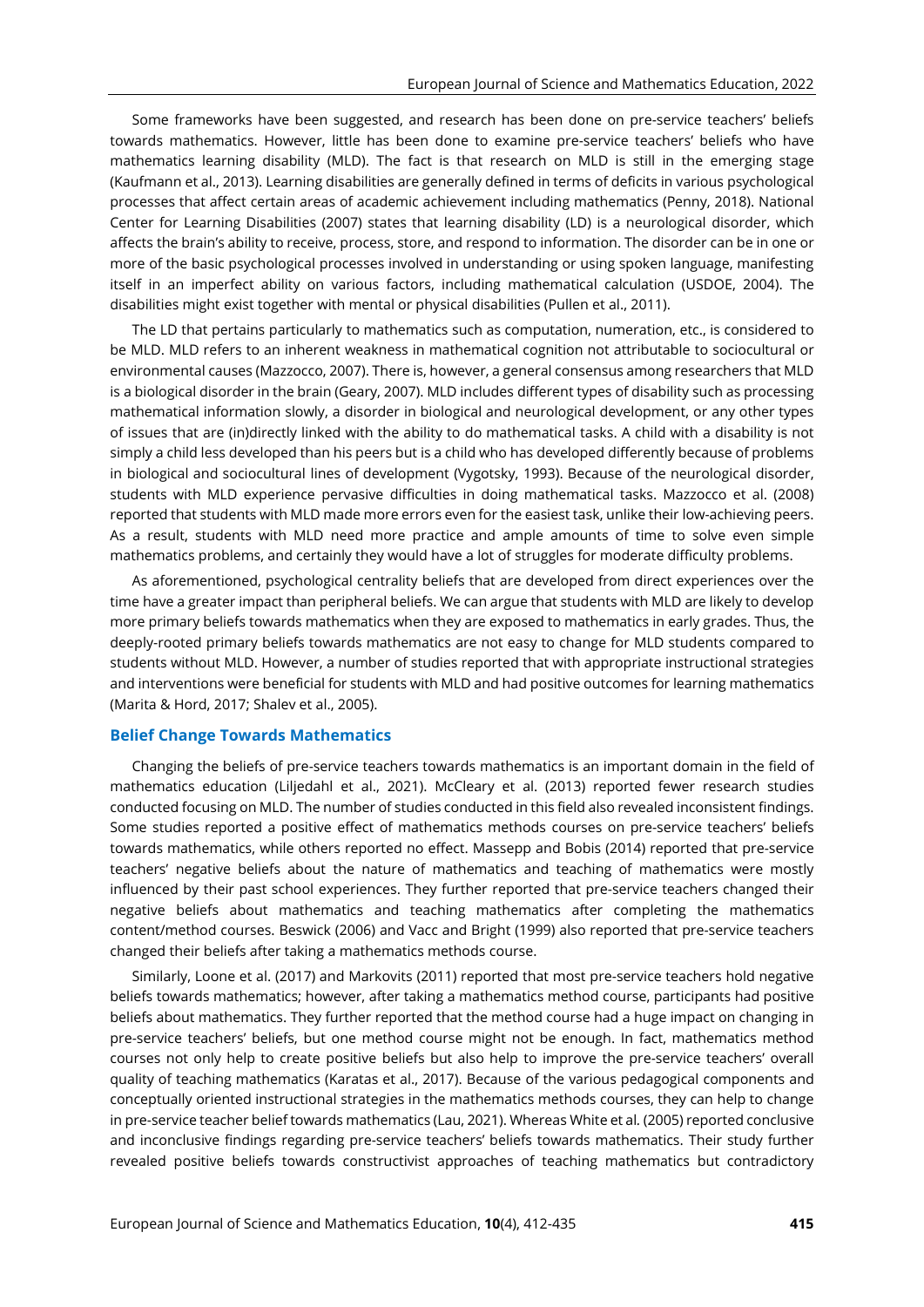findings regarding the nature of mathematics after taking mathematics methods courses. Similarly, Yang et al. (2020) also reported that pre-service teachers tend to hold mixed beliefs towards mathematics.

Wilkins and Brand (2004) reported that pre-service teachers changed their beliefs about mathematics positively that was more consistent with current mathematics education reform after taking a mathematics methods course. Similarly, Hart (2002b) and Rolka et al. (2006) also reported that pre-service teachers changed their beliefs positively towards mathematics after completing an integrated content/mathematics methods course. In a different study, Philipp et al. (2007) reported that pre-service teachers developed more sophisticated beliefs towards mathematics when participants were given opportunities to learn about children's mathematical thinking processes. Pre-service teachers' beliefs about mathematics changed from mathematics as a system aspect and a utility to mathematics as a process aspect (Rolka et al., 2006). The fact is that method courses help develop a positive belief by providing opportunities for new experiences of teaching and learning mathematics (Francis et al., 2015).

Some studies reported that pre-service teachers' beliefs about mathematics are mainly rooted in their past school experiences and are difficult to change. For example, Holt-Reynolds (1992) suggested that teaching and learning mathematics beliefs are shaped by their own experiences as students. In fact, learning new theories in mathematics methods courses have little effect in changing pre-service teachers' beliefs about mathematics and teaching practices (Calderhead & Robson, 1991; Kagan, 1992). Vacc and Bright (1999) contended that to bring a positive belief about mathematics for pre-service teachers, the framework for mathematics content and methods courses needs to be consistent with each other. The fact is that mathematics methods and content courses that are housed in different departments at university likely cause inconsistency in the content frameworks, as well as there is a disconnect between the content and method courses.

#### **Statement of the Problem**

LD is a challenging problem in the teaching and learning field. The problem is even more widespread, particularly in the domain of mathematics. Various studies reported that (Badian, 1983; Gross-Tsur et al., 1974, Satsangi et al., 2018) approximately 5% to 8% of the school-age population have MLD. The recent statistics revealed that 14% of all public-school students have some sort of learning disabilities (NCES, 2020). Some of the population with learning disabilities will likely choose to pursue teaching as their future career. While some research has been done on pre-service teachers' beliefs towards mathematics, little has been done to examine the beliefs of pre-service teachers with MLD. It is the aim of this study to investigate some of the facets of pre-service teachers' beliefs towards mathematics, in particular, a pre-service teacher with MLD along with a pre-service teacher without MLD.

#### **The Objectives of the Study**

The related research studies regarding beliefs towards mathematics suggest that beliefs play an important role in instructional decisions and the quality of classroom teaching practices for mathematics teachers. It is important to develop positive beliefs towards mathematics for pre-service teachers because teachers with positive beliefs are more likely to be enthusiastic and interested in teaching and learning mathematics. As a result, they could be more effective in teaching mathematics lessons. In this context, this study is sought to investigate two pre-service elementary teachers' beliefs about mathematics, to learn mathematics, and to teach mathematics after taking two mathematics methods courses. However, the aim of this study was not to compare the two pre-service teachers in regard to their beliefs. The researcher posed the following research questions:

- 1. What is the belief of two pre-service elementary teachers, one with MLD, towards mathematics, learning mathematics, and teaching mathematics? What are the causes for the specific beliefs towards mathematics?
- 2. Do the two pre-service elementary teachers change their beliefs towards mathematics, learning mathematics, and teaching mathematics after taking two prescribed mathematics method courses?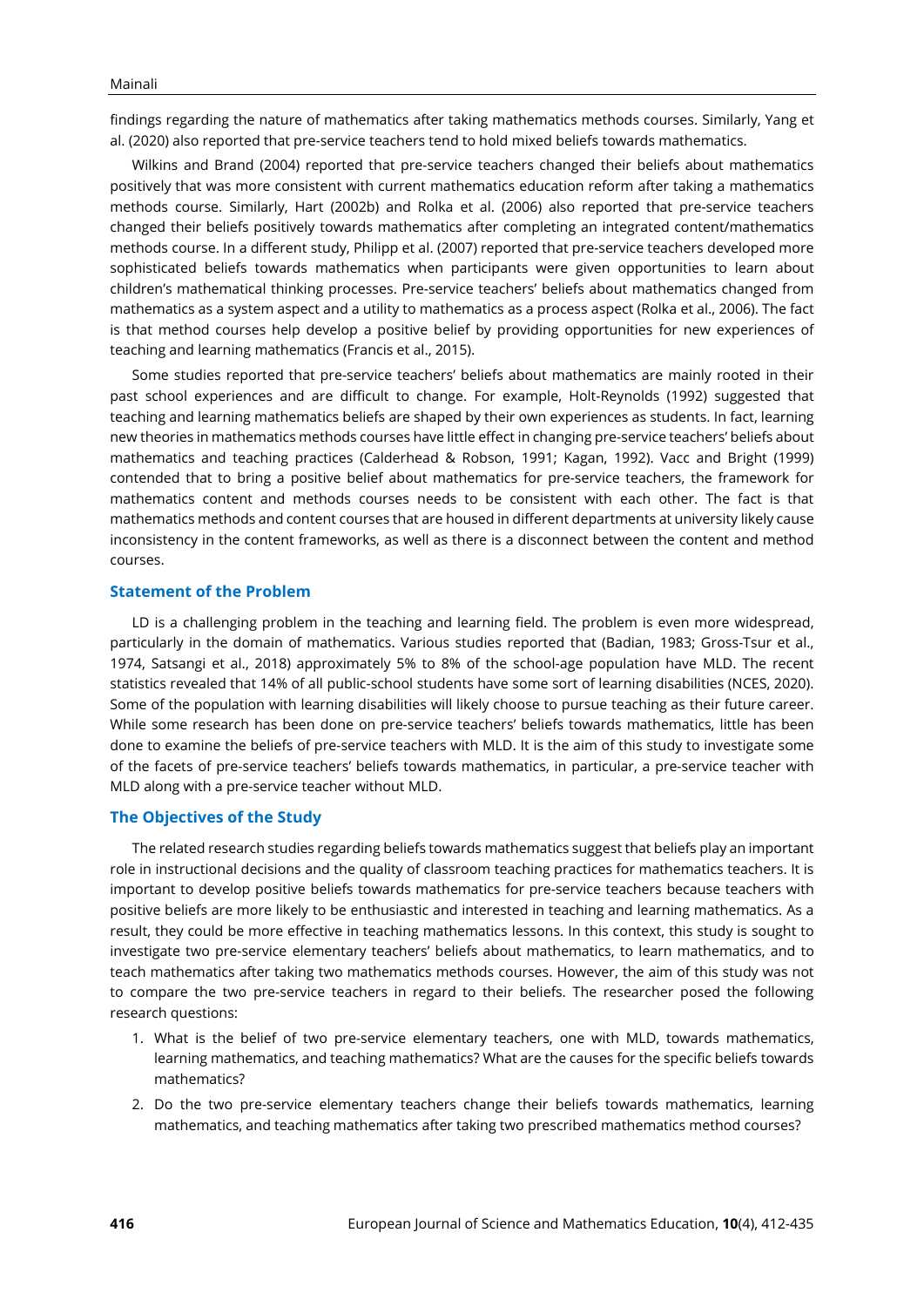# **RESEARCH DESIGN AND METHODOLOGY**

#### **Setting and Participants**

The case study took place at a small liberal arts public university in a northern state of the United States during the spring semester of 2017. Two undergraduate elementary pre-service female white teachers in the teacher education program took part in the study during a mathematics methods course. As a part of the teacher education program, students were required to take general education courses, teacher education core courses, and courses in their minor track. Students were required to take three mathematics methods courses under the education core course. However, this study was conducted during the second mathematics methods course. There were 15 students in the course with three male and 12 female students.

This study was primarily sought to examine the belief in mathematics of a pre-service teacher with MLD and a regular student. As stated earlier, the purpose of this study is not to compare the two participants rather to present the two different cases. At the beginning of the course, participants were debriefed about the study and were requested to volunteer for the study. However, out of the two participants, the researcher asked a student who had MLD to participate in the study. The researcher received a letter from the Academic Success Center, a wing of the university, where accommodation was requested for the student because of the MLD. Before conducting the study, the researcher received consent forms from both participants. There was no compensation for the participants.

The first methods course primarily aimed to cover various basic mathematics skills and some pedagogical content knowledge required for elementary school teachers. The various content areas were problem-solving, basic concepts of set theory, the concept of problem-solving, number theory, operation of whole numbers, rational and irrational numbers, and fundamental geometry concepts and a short history of mathematics and mathematics education in the USA with conjunction common core state standards of mathematics (CCSSM). The second course was geared more for pedagogical content knowledge and teaching and learning theories. One of the main objectives of the course was to focus on conceptual understanding of mathematics, where students were encouraged not just to find the answers based on standard algorithms. Rather they were required to justify their mathematical solution process as to how they solved the given problems.

Furthermore, the emphasis was given to a learner-centered approach that promotes an understanding of mathematics that combines theory with pedagogical practices. Similarly, one of the main objectives of the history of mathematics was to provide insights into how mathematics has evolved as part of human activities. For example, a brief history of the development of number systems (Babylonian, Greek, and Mayan System) was discussed as to how number systems originated from the primitive stage to the place value system. To provide bigger pictures to the pre-service teachers about teaching and learning mathematics, a brief history of mathematics education was also discussed as what were the different eras in including CCSSM in the USA.

Various hands-on activities were utilized throughout the course. The various types of manipulatives were constantly utilized during the course to enhance mathematical reasoning and justification. The various handson activities included, but not limited were, Base Ten block, Fraction Kit, AngLegs, Geoboard, Cuisenaire Rod, construction paper, and so forth. Additionally, some virtual manipulatives, such as the National Council of Teachers of Mathematics: Illumination, National Library Virtual Manipulative, etc., were also utilized during the course. One of the main benefits of using various manipulatives in class was promoting a learning environment where students can explore, experiment, and discover mathematical ideas (Mainali, 2021b). Some of the video clips about the history of mathematics and teaching and learning about mathematics were also utilized.

The various content areas were learning and teaching mathematics in conjunction with learning theories and CCSSM, developing mathematical thinking and problem-solving ability, developing number concepts, understanding of numeration and place value concepts, developing whole number operations, alternative strategies (non-standard algorithm) for operations of the whole number system, understanding the meaning of fraction and its operation, and developing about basic geometric thinking. Additionally, analyzing mathematical errors and misconceptions based on sample works done by elementary school students was part of the course. The 75-minutes classes were taught every Tuesday and Thursday during the semester.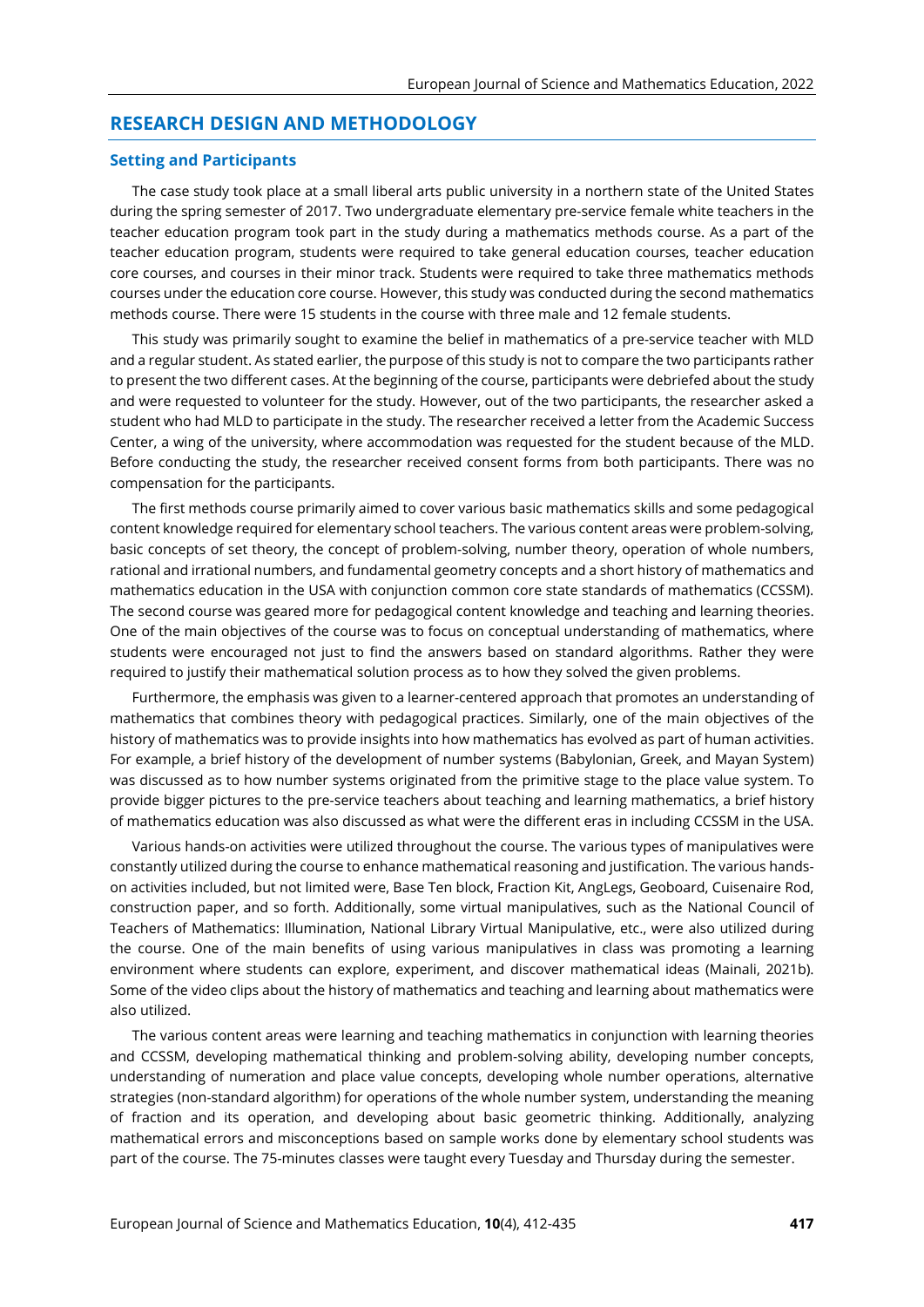One of the main expectations during the course was that students should be able to explain the mathematical reasoning and solution process; not just to get the correct answer to the given problem. In order to provide some insights, consider the example of fraction addition. When students were asked to add two fractions with unequal denominators and if they made a common denominator before adding the fractions, they were required to justify why they needed to find the common denominator. In order to explain their reasoning, for example, students were required to utilize the fractions model (drawings, manipulatives, etc.) and utilized real-life examples such as cutting and slicing pizza. A sample work done by a student is provided in **Appendix A**, where students were required to write a story problem and complete the problem and explain their solution process by using a non-standard algorithm approach. A brief description of the two participants are as follows.

#### *Participant one: Nichole*

In her junior year, Nichole (pseudonym) was a full-time undergraduate (BA) doing an elementary education major with a minor in early childhood. She had no formal teaching experiences other than some field experiences required by the Teacher Education Program. She was normally shy and did not ask questions, and was hesitant to participate in the class's group discussion.

Nichole had MLD. She stated that her brain processes mathematical information very slowly, requiring additional time to complete tests and exams. The MRI report, which was taken right after she was born, showed that she had some neurological disorder in her brain, according to her doctor. As a result, Nichole had mathematical learning disabilities. Nichole informed that her doctor said that she would have difficulty even going through high school.

Nichole did not know that she had MLD until she was in the  $6<sup>th</sup>$  grade. As she advanced from elementary to middle school, she struggled more in doing mathematics tasks. As a result, she was placed in an intervention group at middle school, where she used to get additional support for mathematics. She also had a hard time doing mathematics problems when she was in elementary grades, but she spent lots of time getting them done. During elementary school, she thought everything was okay; she only needed additional time to complete mathematics tasks. When she asked her parents why she had so much struggles in doing mathematics, her mother explained that Nichole needed additional help and support in doing mathematics. Thus, Nichole somehow knew indirectly from her parents that she had some MLD when she was in  $6^{\rm th}$  grade. Later on, her mother explained the entire story about the MLD they were informed by the doctor when she was born.

#### *Participant two: Megan*

Megan (pseudonym) was a full-time undergraduate (BA) in her junior year doing an elementary education major with an early childhood minor. Mathematics was always a tough subject for her during school. She had no formal teaching experiences other than some field experiences during the teacher education program. She was very candid and active in the class and the teacher education program.

#### **Research Instruments and Data Collection**

Two different instruments were used to gather data: semi-structured interviews and concept maps. The data were collected before and after the intervention, viz. pre- and post-data collection. The concept map and a semi-structured interview were used to collect the data. In order to explore multiple aspects of pre-service teachers' beliefs about mathematics, learning mathematics, and teaching mathematics, the data was collected at the beginning and end of the second mathematics method course. One of the instruments utilized in this study was concept maps, which have been useful diagnostic and research tools (Buhmann & Kingsbury, 2015). Concept maps are essentially visual tools for organizing and representing knowledge (Kinchin et al., 2010). Various ideas can be easily connected with links in a concept map is a diagrammatic representation. In fact, a concept map helps to examine the relationship and pattern within the data (Streatfield & Hay, 2010).

In the visual representation form, participants have opportunities to express their ideas in a free-flow manner in the concept map. In fact, different modes of representation help students express their ideas more freely and clearly (Mainali, 2021b). Moreover, a concept map can be reviewed quickly, allowing participants to complete more passes, ideas, and thoughts through given information (Nesbit & Adesope, 2006). Because of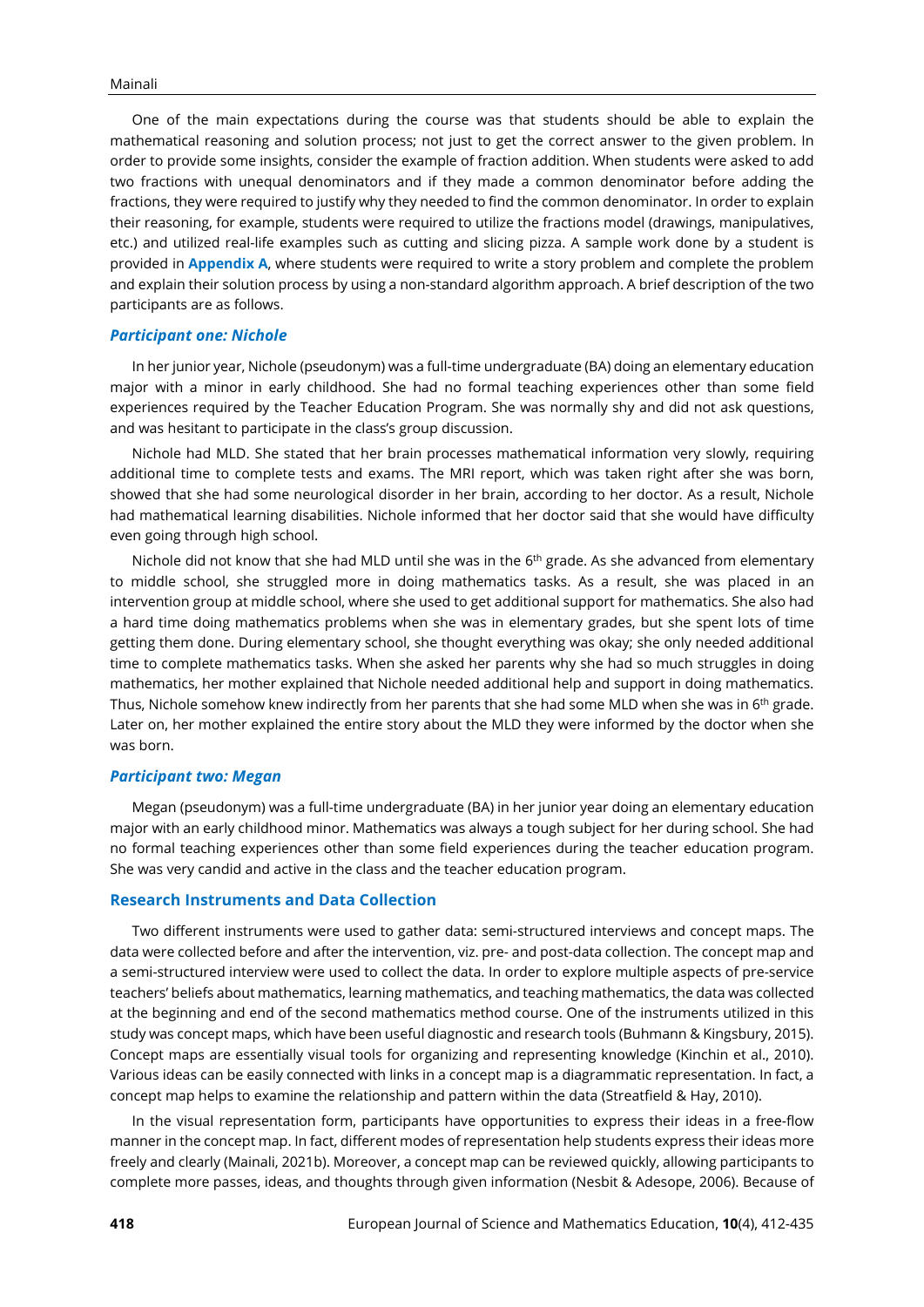the visual nature of concept maps, it offers a multidimensional aspect of the ideas expressed in the map, in contrast to verbal representation (Barbro, 2008; Grevholm, 2008).

Participants were given three different concept maps to draw on a blank sheet of paper, with different questions on each concept map, at the beginning and end of the second mathematics method course. The three questions were, as follows:

- (a) When you think about mathematics, what comes to your mind? Include as many factors as you can in your concept map.
- (b) Draw a concept map about your beliefs towards mathematics.
- (c) Draw a concept map regarding your belief about learning and teaching mathematics.

A semi-structured interview was the other instrument utilized to collect data at the beginning and end of the second method course. Interview questions were aimed to explore participants' beliefs about mathematics, learning, and teaching mathematics and the reasons as to why they held either positive or negative beliefs towards mathematics. The interview questions were the same for both participants; however, some additional questions were geared only for the MLD participant. The additional questions were sought to explore when the participant was notified about MLD during the school education system.

The researcher explained the basic idea of concept maps demonstrating some examples before they were given the maps to complete. 1<sup>st</sup> and 2<sup>nd</sup> concept maps were completed in the class. Once they completed the 1<sup>st</sup> concept map, they were given the 2<sup>nd</sup> concept map. In the same week, a semi-structured interview was conducted individually for each participant. Prior to the interview, participants were asked to draw a 3 $^{\rm rd}$ concept map.

At the end of the semester, participants were given the same set of instruments to complete. Participants did not have access to the pre-concept maps. However, rather than drawing a 3<sup>rd</sup> concept map, participants were given the 3<sup>rd</sup> pre-concept map back that they drew in the beginning and were asked if they wanted to make any changes in the concept map. And then post-interviews were administered to each participant. During the post-interview, participants were also asked why they did(not) change the third concept map.

## **Data Analysis**

Choosing a case study for a small population is a challenging task. Seawright and Gerring (2008) suggested choosing a case study representing a sample and use variations on the dimension of theoretical interest. There are always limitations in time and access in case studies. Regarding this, researchers needed to select a case that should provide as much information as it can, and also, the selected participants should represent different cases. Thus, one of the participants was an average case, while the other served as a student differently than an average case. The analysis, particularly the audiotape interview, was carried out in several steps. The audiotape interviews were carefully transcribed word by word. Glesne (2011) recommends that the researcher starts a codebook soon after the data collection starts.

The pre- and post-concept map were analyzed based on key nodes, node links, crosslinks, and different mathematical domains used in the concept map. A key node represents a main point or idea that leads to constructing a concept map. A node represents ideas, phenomena, or associated terms in a concept map that links to key nodes. Links are the lines that connect key nodes and nodes. Crosslinks refer to the lines used to connect nodes in the concept map. The actual area and level of the concept map were not taken into consideration in the analysis.

# **RESULTS AND FINDINGS**

#### **Participant One: Nichole**

#### *Interviews*

A semi-structured interview was conducted to examine Nichole's beliefs towards mathematics in conjunction with her MLD. The analysis of pre-interview data indicated that Nichole held negative beliefs towards mathematics because she believed mathematics was a boring and difficult subject. However, she also believed that the difficulty level depends on the way teachers present materials while teaching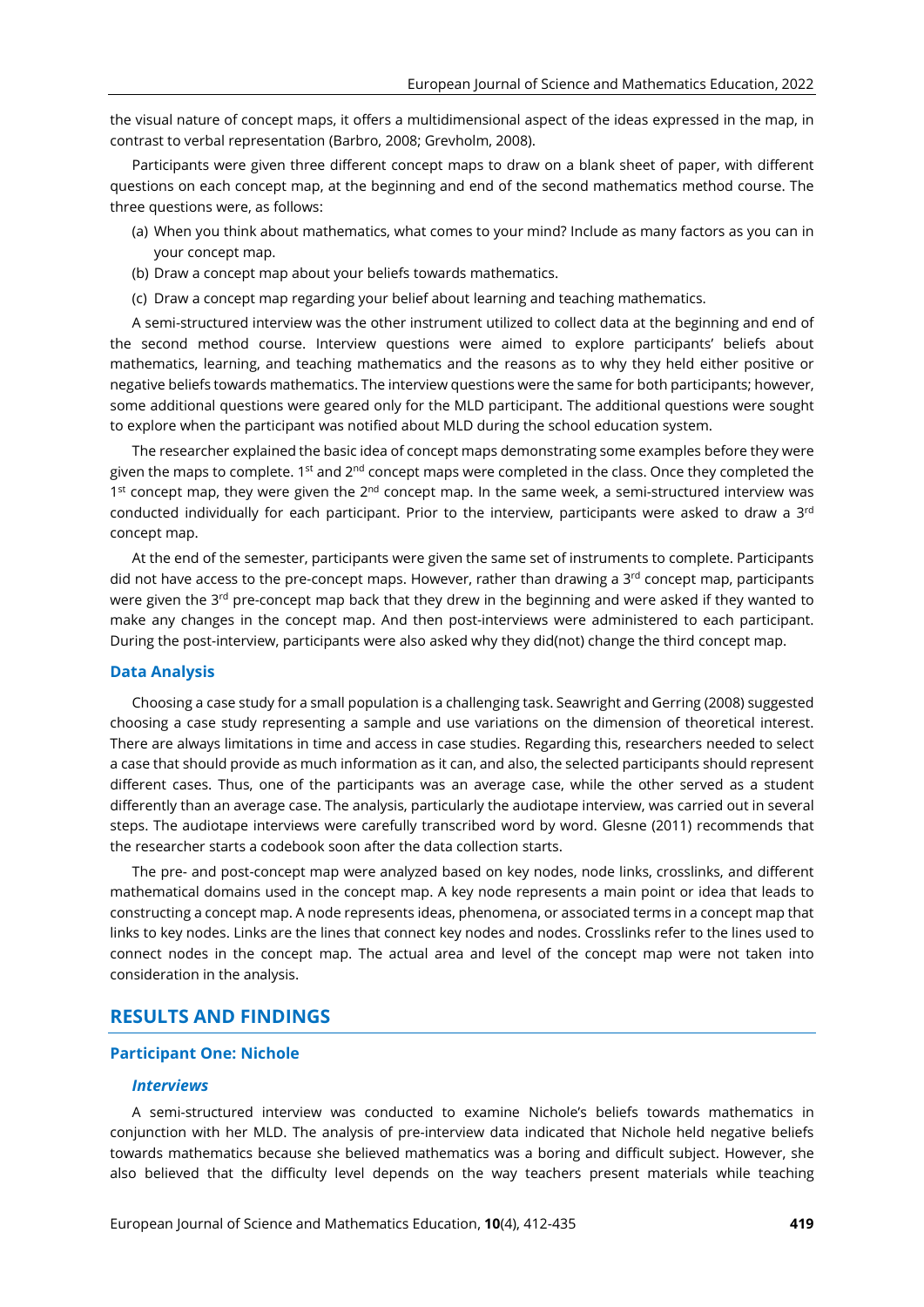mathematics lessons. One of the main reasons that created negative beliefs towards mathematics was her mathematics learning at school, where teachers did not utilize instructional strategies that addressed Nichole's learning needs. The data suggested that the development of negative belief was not only because of the MLD; rather, it was due to the instructional strategies in school mathematics. Nichole stated that

"I think teachers are great people, but they may need to work on how they present materials, particularly in primary grades, and many teachers at school did not have time to understand my learning needs."

#### She further stated,

"having a lot of ways to show materials and just being very interactive, teachers make learning mathematics easier."

#### Below, a part of the interview transcript between the researcher and Nichole is given:

Researcher: Why did you have negative beliefs towards mathematics?

Nichole: I was not good at mathematics. I was totally an average student until  $6<sup>th</sup>$  grade.

Researcher: Because you were average in the class, do you think that was a reason, which fostered negative beliefs towards mathematics?

Nichole: No, I never liked mathematics for some reason. I went back and forth between liking science and mathematics. I liked science. It is my favorite subject, and I did great in science; math is not my subject. I didn't like mathematical concepts.

Researcher: Why didn't you like mathematical concepts?

Nichole: I did not find any interest working in number systems.

Researcher: Why?

Nichole: I do not know. I liked the concept better in science. For some reason, science concepts are interesting.

Researcher: Why do you think mathematics is not interesting?

Nichole: I think lots of time the way it was taught. If you sit there (class) for a lecture by someone in a middle school classroom on how to do a specific algebra problem, you are not going to be able to hold my attention for 75 minutes.

The examination of the post-interview also revealed that Nichole held a tendency towards negative beliefs towards mathematics at the end of methods courses. She stated that

"mathematics is difficult, frustrating, and a boring subject."

Data analysis reflected Nichole's concerns about instructional strategies, which was one of the main reasons that developed negative beliefs towards mathematics. Nichole's statement further attested this,

"mathematics can be interesting based on the way mathematical materials are presented."

#### The negative beliefs towards mathematics were further revealed in the post-interview, as follows:

Researcher: Do you still have negative beliefs after going through the two math methods courses?

Nichole: Yes, I still have the same belief.

Researcher: Why do you still have the same belief?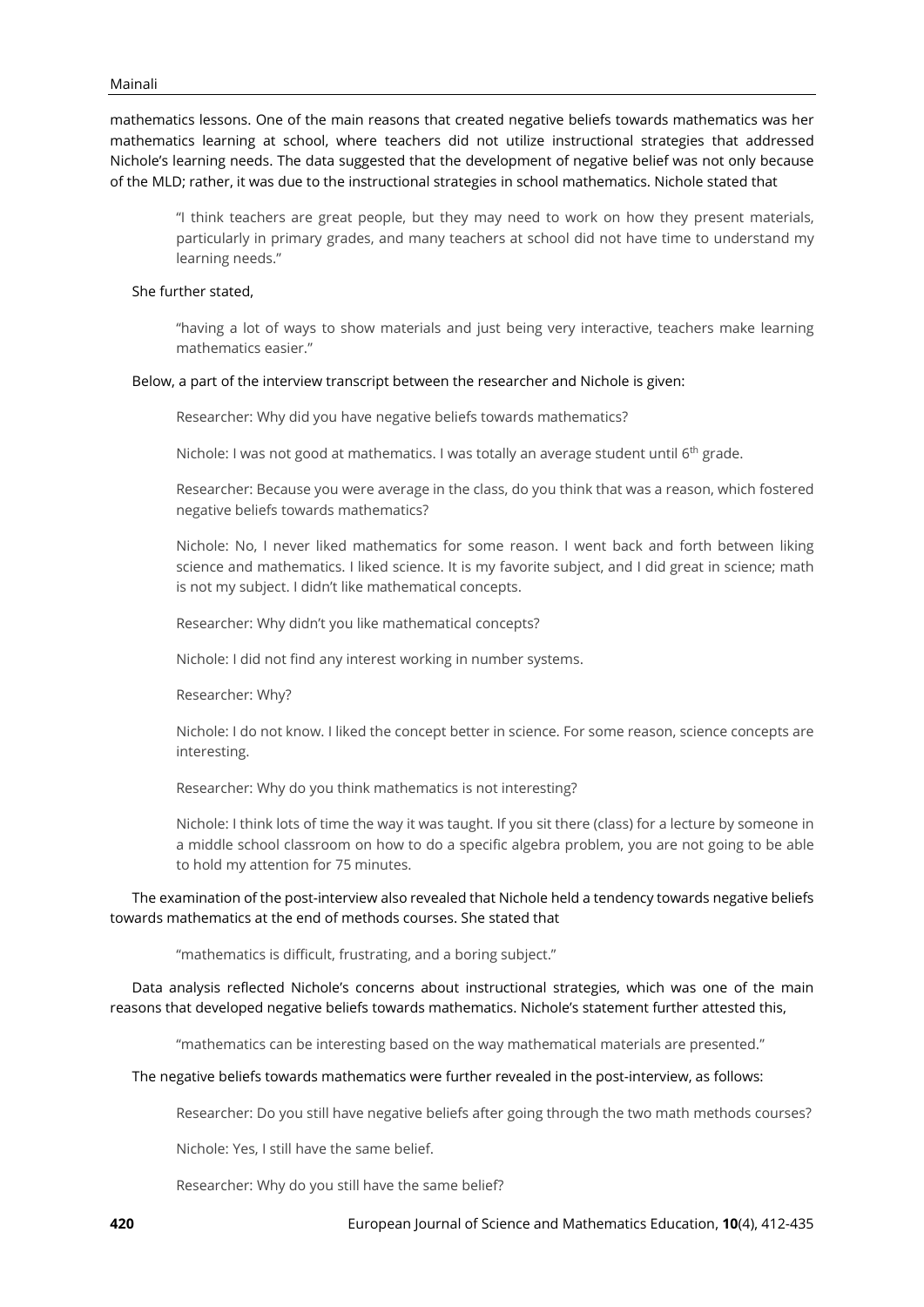Nichole: It could be just… I had that thought process from the beginning, and it is really hard to change that because I had that for such a long time in elementary school, and I did not get any good changes until I was in middle school. So, for 5-6 years, I did not like it, and then all the sudden, it was now only a matter of (like) certain teachers that was making the difference, and like my mathematics and how I learned it was not consistent from 6 to 12 grades.

The data further suggested that Nichole did not change her belief despite taking mathematics methods courses because her negative belief towards mathematics was deeply rooted for a long time at school. The data further contended that Nichole's negative belief was also associated with the difficulty of doing mathematics. She had much struggle in doing mathematics, which fostered negative beliefs. However, she also stated that teachers could make learning mathematics fun and interesting. She further stated:

"Freshman year in my high school, my teacher sat there and readout of the book for the entire class, whereas my other teacher switched to the second half did not utilize the same strategies. But he made everything connected to the students rather than books, so it was a lot more energetic, so I went from C grade to A grade."

Nichole stated that she would do her best to generate positive beliefs towards learning mathematics for her future students despite her negative beliefs. She hopes that the MLD could be beneficial rather than deleterious for her teaching profession.

Researcher: How do you think your negative beliefs would impact your future students?

Nichole: The way I looked at it is, I think it will be hard for me to change my natural beliefs in mathematics in general. But, if I take the way that I was taught and make the way I am teaching the way I wish I had been taught, it can totally make the difference in kids choosing to go more in mathematics.

Researcher: As you know, you have MLD, does this somehow inspire you to pursue a teaching career, or it have nothing to do with mathematics?

Nichole: Actually, that was part of the reason that why I was going back and forth about my teaching career because I thought I was going to get some sort of retaliation from some education departments. I think some teachers in school would say it is not a great path for me because of MLD. But also look the other way. I have advantages in the sense that I do have this difference so that I can better understand students who struggle in learning mathematics. I would have more empathy for struggling learners. And I know how to make changes for those kids because I know what was for me.

The pre- and post-interview data analysis revealed that Nichole held negative beliefs towards mathematics. She did not change her beliefs after taking the mathematics methods courses. Despite having negative beliefs, Nichole wanted to develop a positive belief towards mathematics for her students in the future. Further, she stated that you shouldn't get discouraged if you want to pursue a teaching profession, even if you have an LD. She stated:

"I would say make mathematics fun for the kids because kids are going to enjoy mathematics, and you will be successful teacher regardless of your disability."

## *Concept map*

Displaying mathematics in the central node, Nichole drew six links and several crosslinks to connect different nodes in the 1<sup>st</sup> pre-concept map, as shown in Figure 1. Three out of the six nodes indicated that Nichole held negative beliefs about mathematics because she believed mathematics is *confusing*, *difficult*, and *time-consuming*. Apparently, other nodes in the concept map are linked to mathematics content. The analysis also suggested that she believed mathematics was simple initially and eventually gets difficult, which also implied a tendency towards negative beliefs towards mathematics.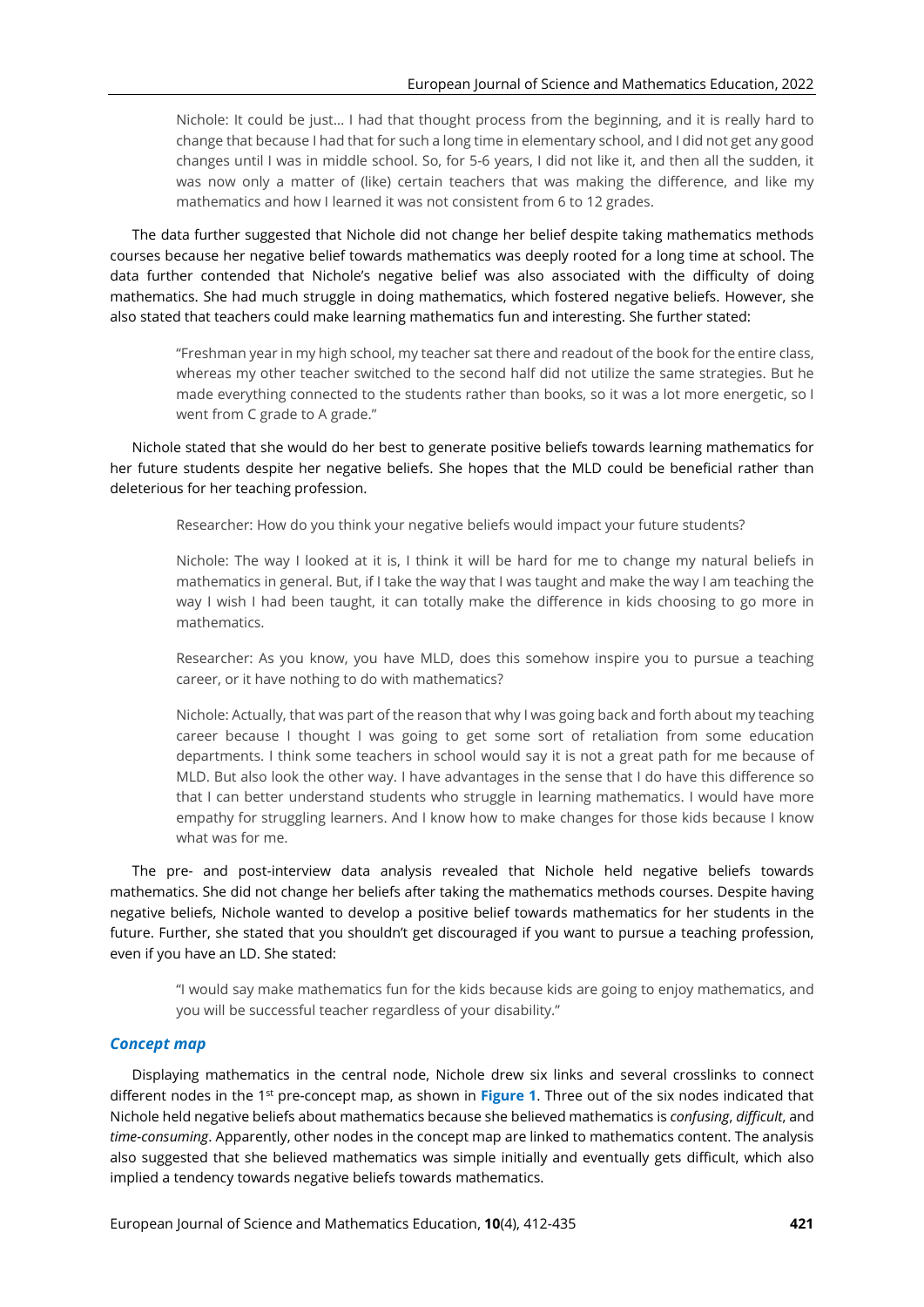





**Figure 2.** 2<sup>nd</sup> post-concept map

Nichole added several new nodes in her 1<sup>st</sup> post-concept map. Examination of the concept map revealed that Nichole held negative beliefs about mathematics because she still believed that mathematics was difficult and confusing. She, however, did not include "time-consuming" in her post-concept map, which was part of the 1st pre-concept map. Furthermore, various math topics were added in the post-concept map, which was not part of the pre-concept map. It seemed that the method courses she took helped to add these new math topics, which were discussed during the methods course. The data also suggested that people learn mathematics differently and, if instructional strategies don't address an individual's learning needs, the instructional strategies can confuse learning and understanding mathematical concepts.

Nichole used five links with several crosslinks to connect different nodes in the  $2<sup>nd</sup>$  pre-concept map. The analysis of the 2<sup>nd</sup> pre-concept map did not provide a clear finding regarding Nichole's beliefs about teaching and learning mathematics. However, different terms she used in the concept map were associated with the importance of learning and teaching mathematics. Data further suggested that Nichole believed learning and teaching mathematics should be explorative styles in which students could explore and learn conceptual understanding rather than just computational skills. Also, it seemed that mathematics teachers should always be ready to help students by opening their office doors regardless of learning differences in students.

Nichole generated six links with various crosslinks to connect different nodes in her 2<sup>nd</sup> post-concept map, as shown in Figure 2. The 2<sup>nd</sup> post-concept map examination revealed that Nichole still had negative beliefs about learning and teaching mathematics at the end of the methods course since she described learning and teaching as "hard, confusing, and time-consuming."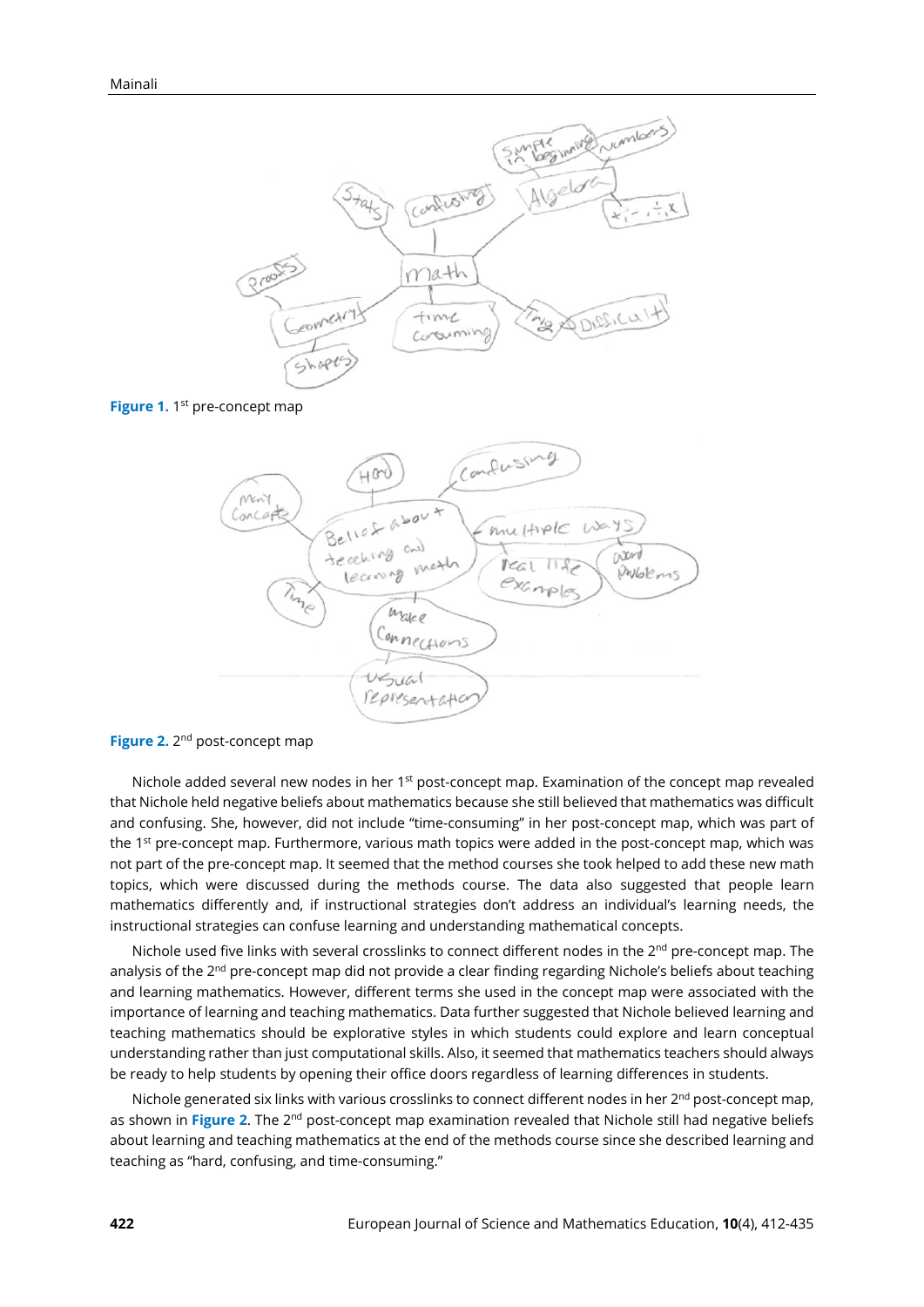

**Figure 3.** Pre-concept map

However, she also used various nodes that demonstrated the importance of teaching and learning mathematics. For example, visual representation and connecting mathematics with real-life used in the concept map expressed the importance of learning and teaching mathematics. The concept map also reflected various aspects of the methods course, such as using visual representation in math instructions, connecting math with real-life, and focusing on word (story) problems.

Nichole used three main links with several crosslinks to connect different nodes to express her belief about mathematics, as shown in **Figure 3**. The pre-concept map revealed that Nichole held negative beliefs towards mathematics because she described mathematics as a boring and difficult subject. She also believed mathematics was hard and difficult to understand, which further attested to Nichole's negative beliefs. She, however, also believed that mathematics could be fun to learn and easier to understand depending on the way materials are presented in mathematics lesson activities. Thus, data suggested that Nichole's beliefs about mathematics seemed to rely more on the way teachers present/teach materials and how energetic they were in the class.

Right before the post-interview, the  $3<sup>rd</sup>$  pre-concept map was given back to Nichole, and asked if she wanted to make any changes. She simply replied that she did not want any changes, which suggested that her beliefs towards mathematics at the end of the method courses did not alter. Further, she was asked why she included words such as difficult and boring in her concept map. The analysis indicated that it was associated with her mathematics learning experiences from elementary to high school. She stated that

"I think a lot of time the way it was taught. If you sit there and are lectured by someone in a middle school classroom on how to do a specific algebra problem, for example, you would not be able to hold my attention for 75 minutes."

#### She further stated:

"If teachers had utilized more manipulatives stuff and had made learning mathematics fun early on, I might have a different point of view than now I do. But I don't know my belief is going to change now that I am way past elementary school, where that belief could have changed probably."

The concept map revealed that the negative belief generated towards mathematics was as early as elementary school. The concept map also included words such as energetic and presentations, which seem to have positive beliefs towards mathematics. However, these two words were linked with instructional strategies and teachers' way of presenting mathematical contents. She states that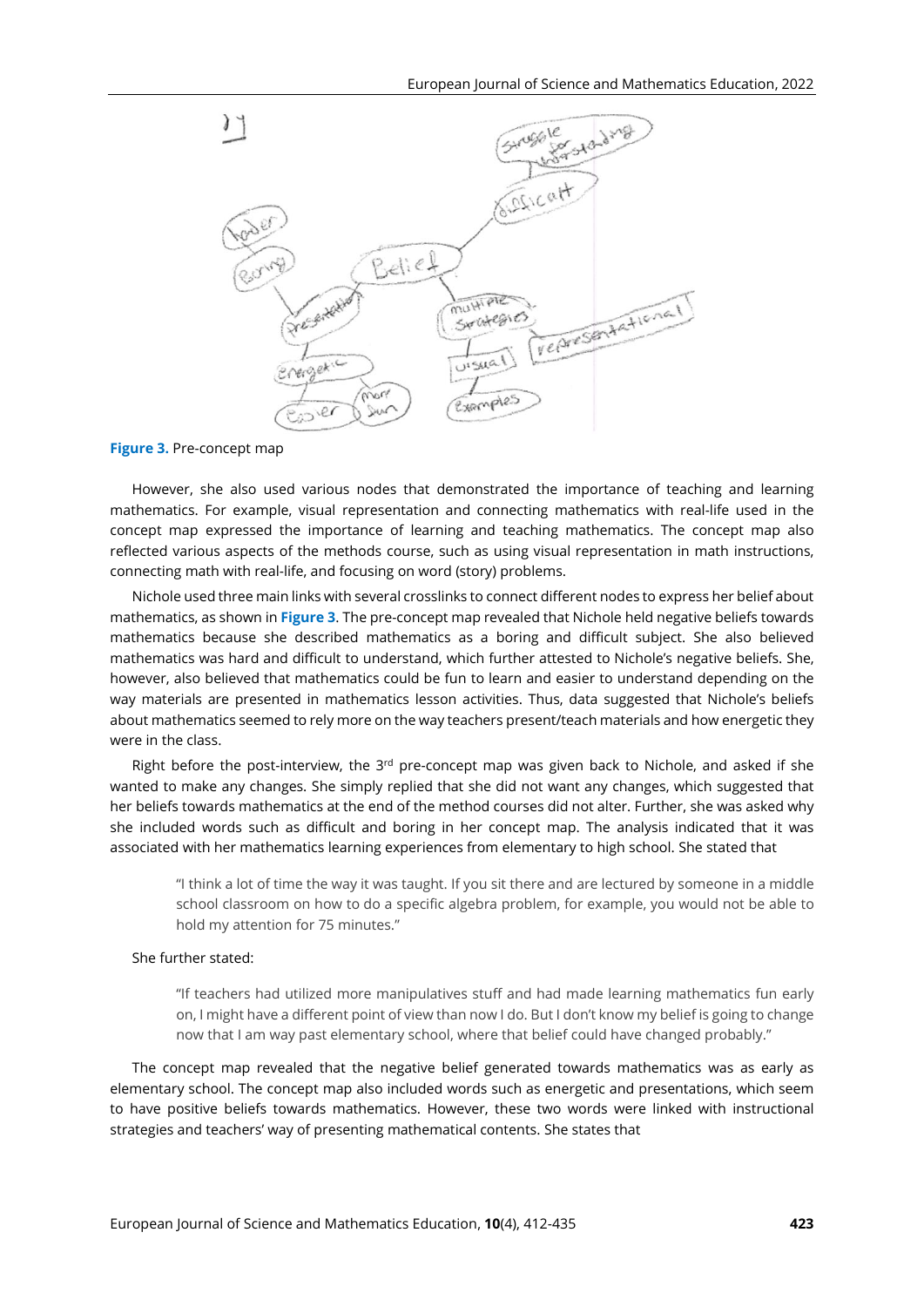"some teachers were really energetic about mathematics because they really liked mathematics; probably why they are mathematics teachers. Then it's going be a lot easier for me because the teacher makes learning mathematics fun in the class."

The cross-analysis of three different data sets further suggested that Nichole had negative beliefs towards mathematics and did not change after the method course. In fact, cross-analysis of data in qualitative research could increase confirmation and credibility of findings when data gathered through different instruments are found to be consistent (Knafl & Breitmayer, 1991). Some of the common themes that were revealed in both data sets are: math is boring, hatred of mathematics (concept map), learning mathematics is frustrating, mathematics is difficult and time-consuming (interview). Thus, these common themes suggested that Nichole had negative beliefs towards mathematics. Nichole's mathematics learning experiences are primarily associated with her past school experiences, which helped to foster negative beliefs. One of the main factors for developing negative beliefs was the instructional strategy utilized in school that did not address Nichole's learning needs. As a result, she never really understood mathematical concepts from her early grades to the end of high school. Therefore, she did not like mathematics. The data set also confirmed that learning mathematics can be interesting and fun based on the way materials are presented in mathematics lessons and the role of teachers in the classroom.

The fact is that Nichole had negative beliefs towards mathematics for a long time when she was in school. Despite believing that mathematics was a confusing and difficult subject, she was able to find the application of mathematics in real life during the mathematics methods courses. The data analysis indicated that the instructional strategies need to address students' needs and learning preferences. Furthermore, the analysis also indicated that appropriate instructional strategies and carefully selected lesson materials likely make math learning fun and interesting for students.

The cross-comparison further confirmed that Nichole emphasized the importance of multiple strategies, the role of visual representation, the effect of hands-on learning, and making mathematics more meaningful in conjunction with real-life application. Thus, it seemed that method courses helped her understand the importance of various strategies in teaching and learning mathematics; however, it did not help to change her beliefs towards mathematics. Nichole believed that her MLD would be beneficial instead of harmful for her teaching profession in the future. She thought that she would be more effective in teaching MLD students in her future teaching. She also advised that anyone can be a successful teacher despite having MLD. She also believed that we need to take MLD as a strength instead of a weakness for college students who want to be in teaching.

## **Second Participant: Megan**

## *Interviews*

The analysis of the pre-interview revealed that Megan held negative beliefs towards mathematics. She described mathematics as a confusing, boring, and difficult subject because she never understood mathematics, and she always hated the subject. She stated that "stupid peoples' mathematics course" refers to a college developmental mathematics course she recently took. One of the main reasons she hated mathematics was how her mathematics teachers taught lessons in her school mathematics courses.

Researcher: Why did you have negative beliefs towards mathematics?

Megan: I never really understood mathematics, so I hated it.

Researcher: Why did you hate mathematics?

Megan: Because I did not understand mathematics. So, I got frustrated and I would give up. So, I think because I did not understand, I just let that overtake my opinion and formed negative beliefs towards mathematics.

Researcher: Do you believe that you developed negative beliefs towards mathematics because of that reason?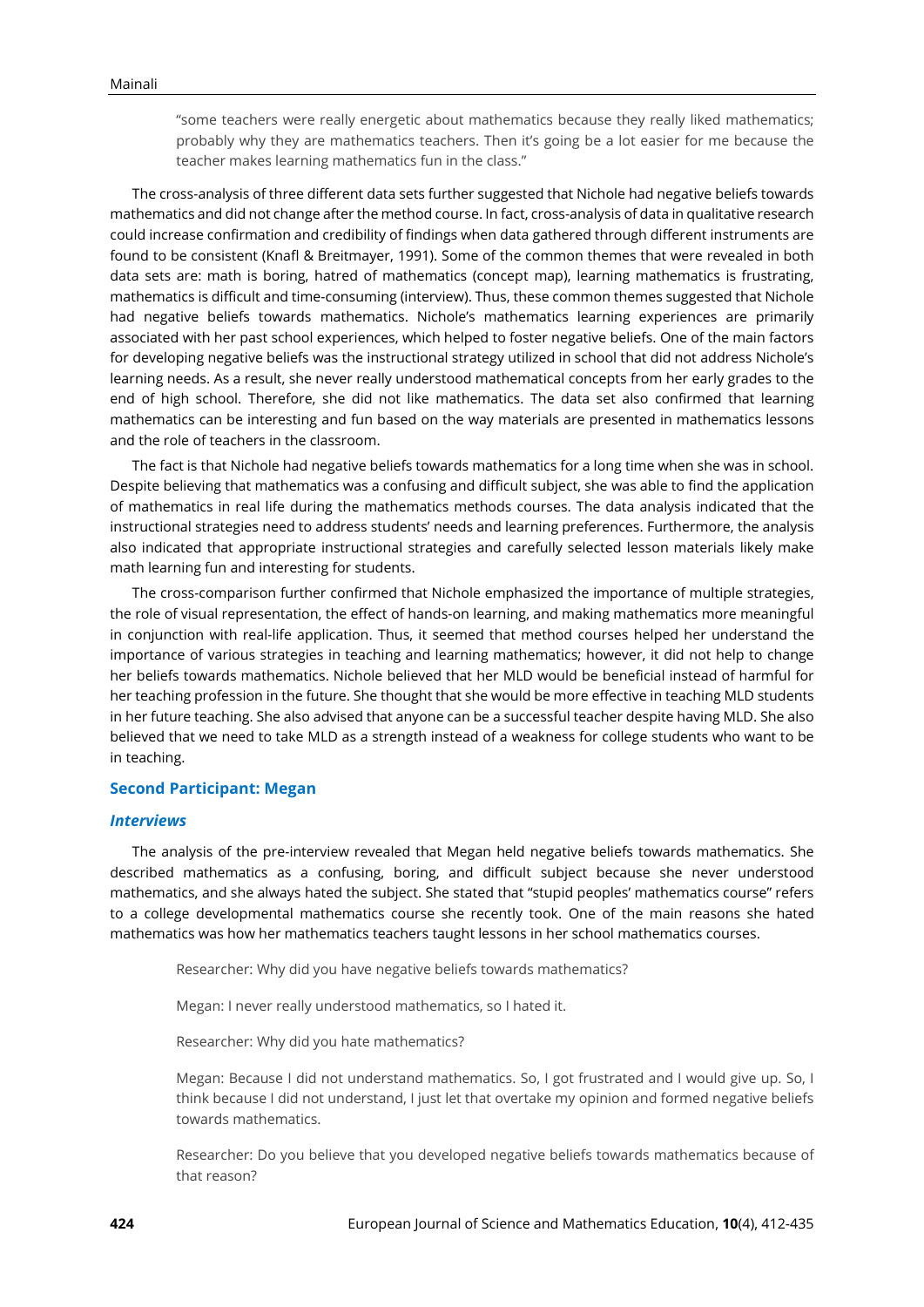Megan: I think when I did not understand mathematics, I just had a negative outlook on it.

Researcher: Why do you think that you did not understand mathematics?

Megan: I think because I remembered my  $7<sup>th</sup>$  grade, I did not like to turn in my homework, for instance, and I fell behind and finally got on track, but I missed like fundamental skills I believe. And then algebra I was fine, but the geometry was really hard.

Researcher: Did the negative belief emerge out at elementary school?

Megan: No, elementary school was fine, like it was always hard for me, but I did not hate mathematics. Negative beliefs developed more as I progressed to middle school and kept going in high school because I did not understand mathematics. Because probably did not put enough effort into mathematics and began to hate it.

Researcher: Did you understand math at elementary school?

Megan: Yes, I did understand it at elementary school, so I did not hate it.

Researcher: Why do you think that you did not hate math at elementary school?

Megan: Because I did understand the concepts of math at elementary school.

The data analysis suggested that Megan developed negative beliefs, which were associated mainly with the way she was taught mathematics lessons, primarily when she was in middle school. Because of the different instructional strategies utilized by Megan's teachers, she liked algebra more than geometry. She did not understand mathematics and hated it, generating negative beliefs towards mathematics. Megan also believed that learning and teaching mathematics is challenging but can be made teaching and learning easy by incorporating various hands-on activities in mathematics lessons.

The analysis of the post-interview revealed that Megan changed her beliefs towards mathematics. She did not hate mathematics anymore; however, she still believed mathematics was difficult. She stated that

"now, I know how mathematics works and applies in our daily life. For example, with volume, I did not realize that literally what fits in the cylinder is the area of a circle and multiplied by its height. I did not get it until I took mathematics method courses."

She also changed her beliefs towards learning and teaching mathematics at the end of the method courses. She stated that mathematics is not just about getting correct answers; instead, it is about understanding mathematical concepts. The change in beliefs towards teaching mathematics was further illustrated by the fact that she strongly advocated using manipulative and hands-on activities in learning and teaching mathematics. She still believed learning mathematics is difficult because she believed that the language of mathematics is different; however, she further stated,

"if we start with a good base and focus on conceptual understanding, then learning mathematics can be fun and interesting."

She also believed that mathematics is more than just doing standard algorithms. She further stated that, after taking the method courses,

"I feel more confident teaching it, and I understand math and now have positive beliefs. I think I hated it because I did not understand it".

Thus, the examination of data suggested that the methods courses helped Megan change her beliefs towards mathematics.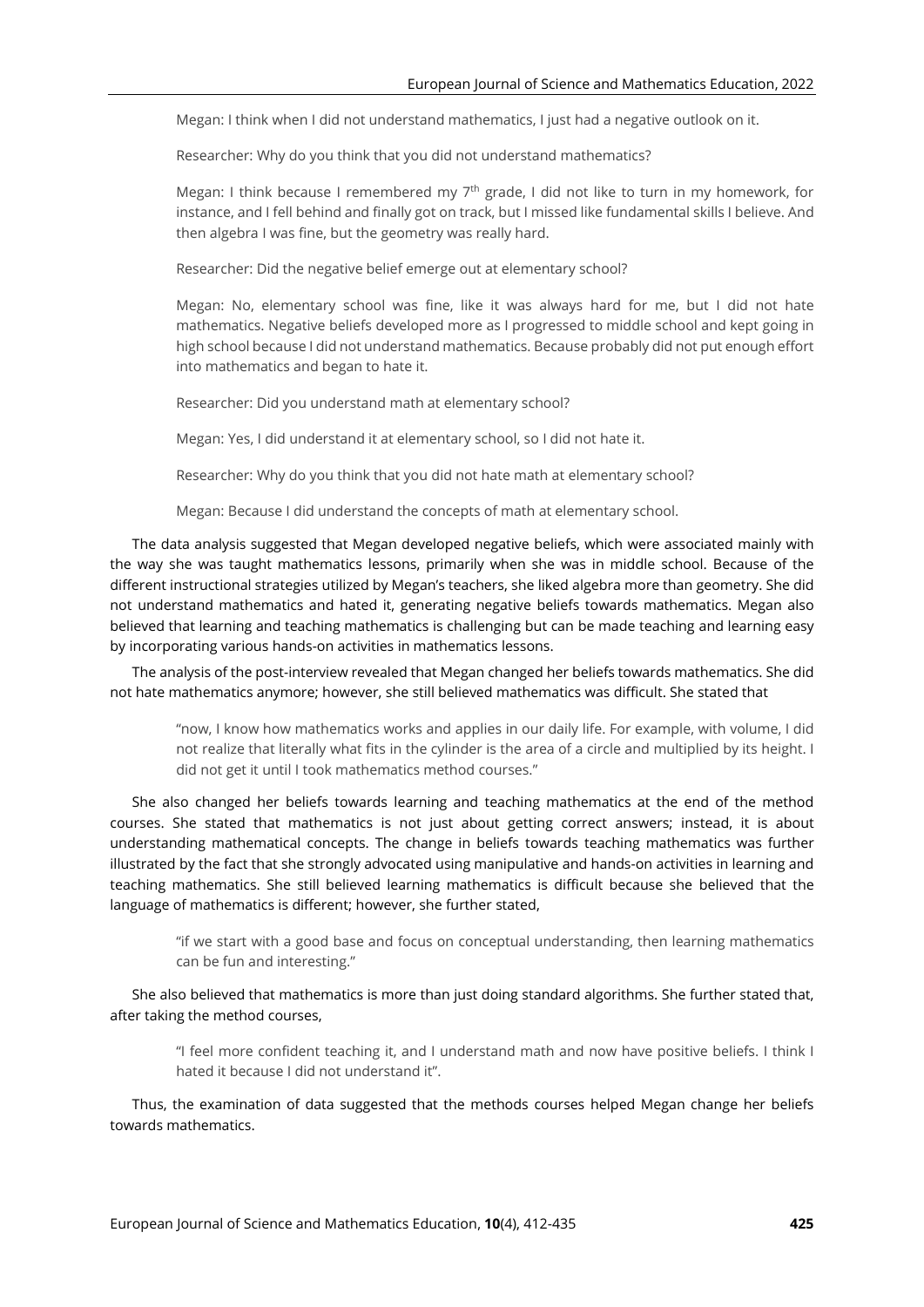

**Figure 4.** 1<sup>st</sup> pre-concept map

#### *Concept map*

The question for the 1<sup>st</sup> concept map was what comes to your mind when you think about mathematics. Megan included many mathematical topics linked to each other in the 1 st pre-concept map, as shown in **Figure 4.** With mathematics as a key node, she drew several nodes connected by links and crosslinks in the 1st concept map. Many nodes used in the concept map were primarily connected with different mathematics content areas. The analysis of the 1st pre-concept map analysis did not explicitly indicate any positive or negative beliefs towards mathematics since it did not include any words associated with beliefs about mathematics. The concept map also suggested that Megan viewed mathematics in a holistic way, connecting various mathematical domains to each other.

Megan added three new nodes: everyday life mathematics, money, and fractions in her 1<sup>st</sup> post-concept map. She clearly indicated the importance of mathematics by connecting it to daily life, such as in banking, measurement, and shopping. The method courses were focused on meaningful mathematics learning in conjunction with real-life application and conceptual understanding, which can be seen in her post-concept map. It seemed that Megan developed positive beliefs to some extent based on the concept map.

Analysis of the 2<sup>nd</sup> pre-concept map suggested that Megan did not have clear positive or negative beliefs towards learning and teaching mathematics. Repetition was one of the nodes in the concept map, which seemed to indicate negative beliefs to some extent; however, no conclusion can be drawn about beliefs towards learning and teaching mathematics.

Megan used four main links and several crosslinks to connect several nodes in her 3<sup>rd</sup> post-concept map, as shown in **Figure 5**. The analysis revealed that Megan clearly shifted her beliefs about learning and teaching mathematics at the end of the methods course because she used several words such as be positive, make mathematics fun, focus on process not on the outcome etc., in the 2<sup>nd</sup> post-concept map<sup>.</sup> One of the nodes in the concept map states, "teach kids never to give up," which further conceded a strong positive belief towards learning and teaching mathematics.

Emphasizing the role of manipulatives and connecting teaching and learning mathematics with real-life application were indicative of a constructivist approach, which further demonstrated positive beliefs towards learning and teaching mathematics. The examination of the 2<sup>nd</sup> post-concept map also exhibited a strong tendency towards differentiated instruction, multiple instructional strategies, and individual needs in learning and teaching mathematics, which also showed Megan changed her beliefs at the end of method courses.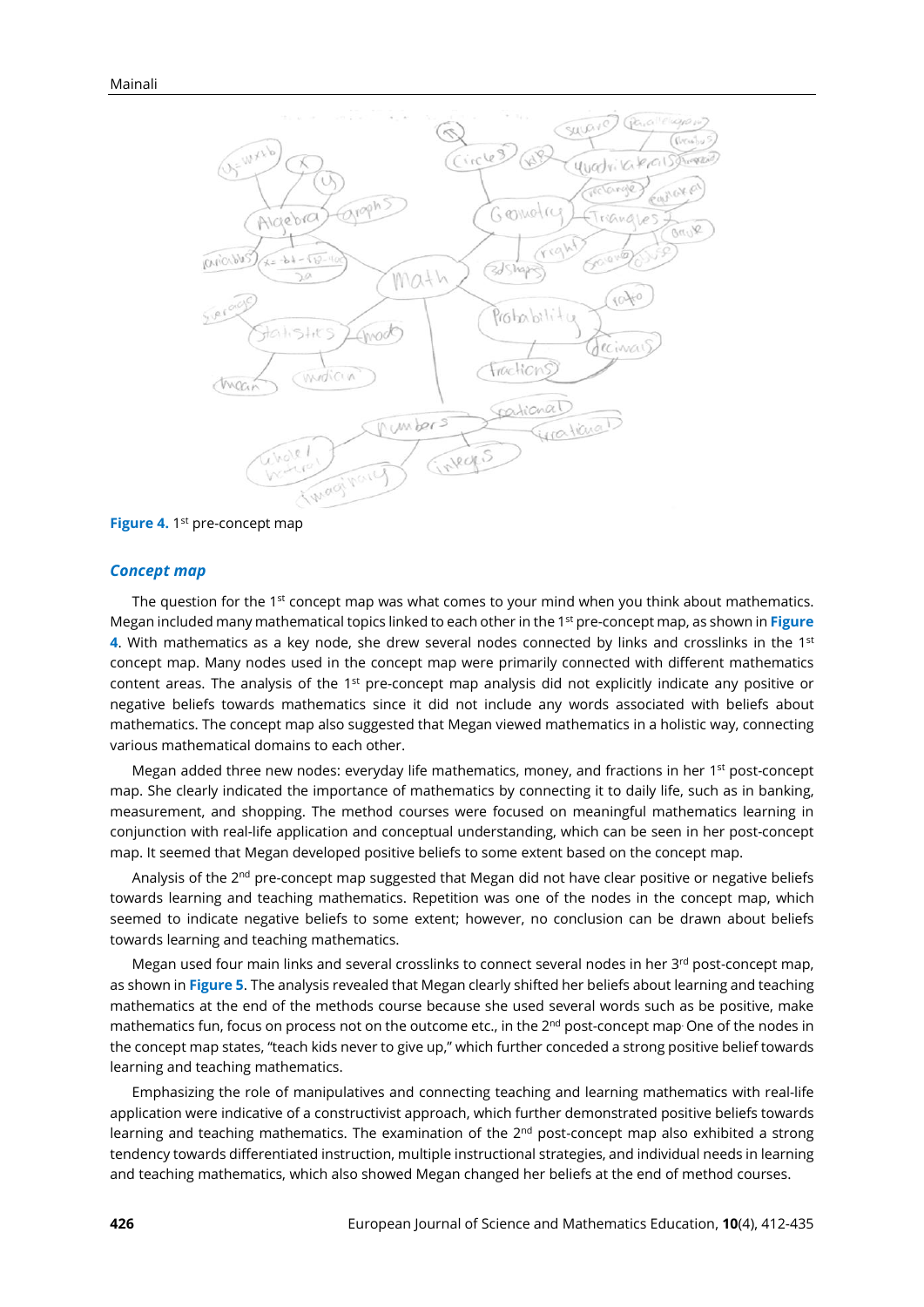

**Figure 5.** 2<sup>nd</sup> post-concept map



**Figure 6.** 3<sup>rd</sup> pre-concept map

Megan used three links and several crosslinks to connect various nodes to express her belief about mathematics in the 3<sup>rd</sup> pre-concept map, as shown in Figure 6. One of the nodes in the 3<sup>rd</sup> concept map, "I hate mathematics," clearly indicated negative beliefs towards mathematics. Though Megan did hate mathematics, in the meantime, she also emphasized the importance of mathematics since she believed that mathematics was all around us. The data further suggested that Megan's negative belief was primarily associated with her past school experiences, particularly in middle school.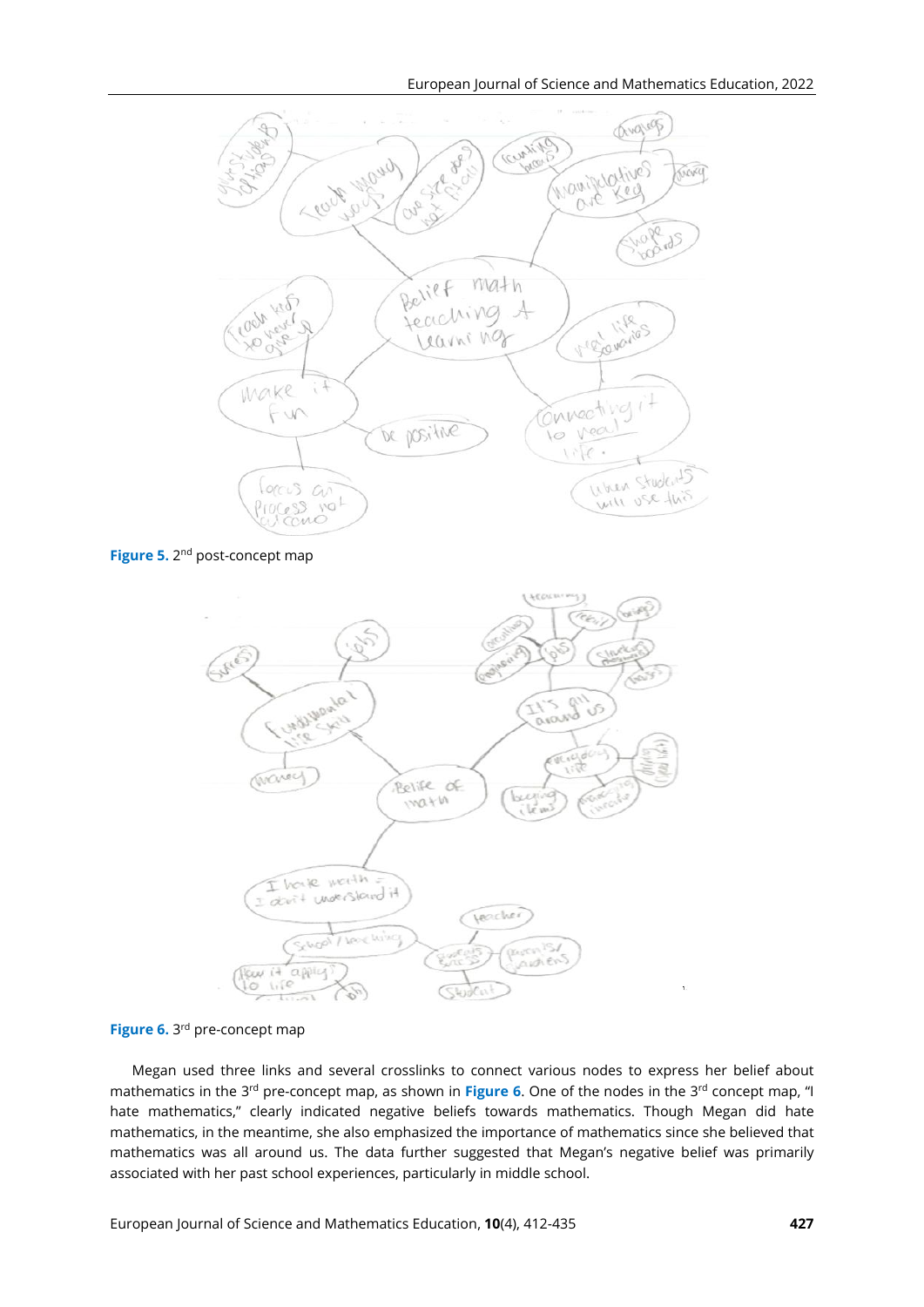Right before the post-interview, Megan was given the 3<sup>rd</sup> pre-concept map back and asked if she wanted to make any changes. She added one crosslink with three nodes under a new node "process." The addition of the new node in the 3<sup>rd</sup> concept map indicated positive beliefs towards mathematics since she emphasized more in the mathematical process than getting a correct answer. She was also asked why she added one node in her post-concept map. She stated, "I added the process because one thing I learned during methods courses was that process was more important than product." The positive beliefs towards mathematics were also revealed in the post-concept map since Megan further stated that

"teachers have a big impact on mathematics, as my story kind of show, and the approaches they gave and the different manipulatives used. Like, I remember you (researcher/instructor) brought manipulatives in these mathematics methods classes, which was fun since we can actually use them in our classroom to help our students concretely see it."

Thus, analysis of the post-concept maps revealed that Megan changed her beliefs towards mathematics, teaching and learning mathematics at the end of the method course.

The cross-analysis of the pre-data set revealed that Megan held negative beliefs towards mathematics. Some of the common themes derived in each data set prior to the intervention were "hate mathematics, mathematics is all about computation, and mathematics is boring," which indicated negative belief towards mathematics. Megan did not understand mathematics. Thus, she hated mathematics, which fostered negative beliefs about mathematics. The way her school teachers taught mathematics, particularly in middle school, also cultivated negative beliefs towards mathematics. The date further confirmed that mathematics teachers did not make her understand the mathematical concept; as a result, she lost her interest and began to hate mathematics.

The cross-analysis of the post-data set revealed a change in belief towards mathematics. She understood the mathematical concept, which helped change her belief in mathematics. Megan did not hate mathematics anymore (interview); she agreed that mathematics is creative, beautiful, and useful to human endeavor, and she stated that the mathematical process is more important than that of the product. The common theme derived from each data set further suggested positive beliefs towards mathematics. The cross-analysis also indicated that Megan believed mathematics was an important subject since it is all around us and useful in everyday life. Analysis of data also confirmed that utilizing various strategies such as hands-on activities, reallife mathematics application, etc., helped her to promote positive beliefs towards teaching and learning mathematics at the end of the method course.

# **DISCUSSION**

As stated earlier, the purpose of this study is not to compare the two participants rather to present the two different cases. Both participants held negative beliefs towards mathematics preceding the method course; however, only one of the participants changed her beliefs towards mathematics after completing the method courses. The findings of Megan support several studies (Beswick, 2006; Francis et al., 2015; Hart, 2002a; Karatas et al., 2017; Looney et al., 2017; Markovits, 2011; Massepp & Bobis, 2014; Stuart & Thurlow, 2000; Vacc & Bright, 1999) in which pre-service teachers changed their beliefs about mathematics after taking methods courses. Results revealed that pre-service teachers' past school experiences, which also aligns with similar studies, mostly influenced the beliefs about mathematics. This study further suggested that mathematics teachers fostered negative beliefs towards mathematics because instructional strategies they employed might not align with participants' learning preferences. Similar to the findings of Beswick (2006) and Rolka et al. (2006), this study also contended that the role of hands-on activities in the lesson, real-world mathematical activities, and instructional strategies focusing on conceptual understanding could play an important role in developing positive beliefs towards mathematics at school. The fact is that mathematics teaching and learning can be enhanced by incorporating various hands-on activities (Mainali, 2021a).

Nichole's negative beliefs about mathematics began as early as in elementary school, which still prevail. Nichole's primary beliefs were developed from direct experiences over the time during elementary school, which was not easy to change. This is consistent with the findings of Forgasz and Leader (2008), Green (1971), Kim et al. (2013), and Yang et al. (2020). It seemed that because of MLD, Nichole held strong negative beliefs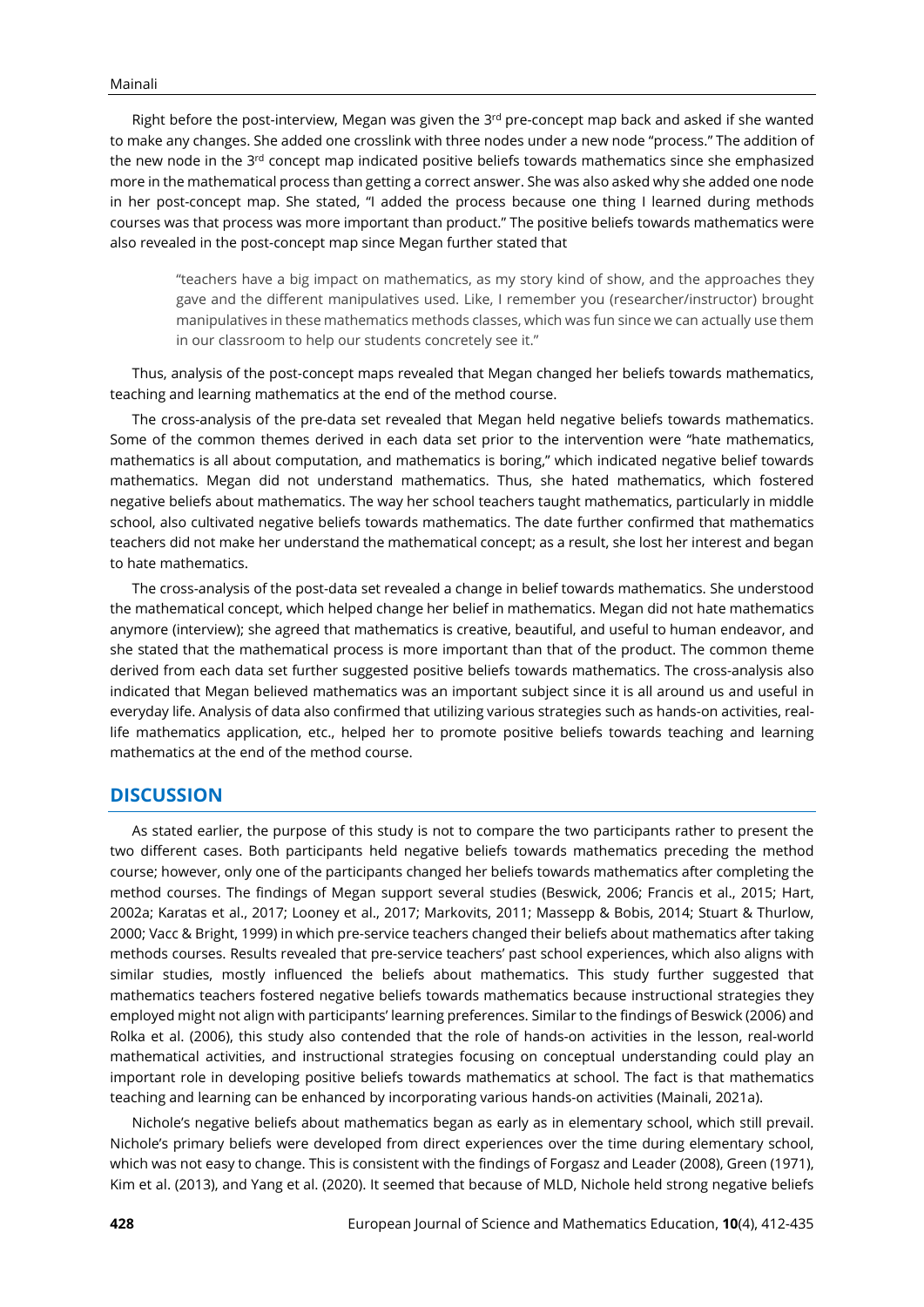towards mathematics in early elementary grades. The fact is that students with MLD experience pervasive difficulties in doing mathematics and make more errors even for the easiest task, struggling in doing mathematics. As she had lots of struggles in mathematics, she developed primary negative beliefs towards mathematics. Thus, Nichole's primary beliefs towards mathematics did not change, further supported by Andrews's (2000) study.

The findings of Nichole did not support the result reported by Marita and Hord (2017) and Shalev et al. (2005), where appropriate instructional strategies and interventions were beneficial for students with MLD and had positive outcomes for learning mathematics. However, it seemed that method courses helped her understand the importance of various strategies regarding teaching and learning mathematics. Despite not changing her beliefs, Nichole tends to develop a positive belief towards mathematics for her future students in her future teaching career. Furthermore, Nichole constantly stated that if the appropriate instructional strategies had been utilized by mathematics teachers when she was in school, she would have had positive beliefs towards mathematics. Normally, MLD affects an individual's ability to receive, process, store, and respond to mathematical information, consistent with the National Center for Learning Disabilities (2007). As a result, she was likely frustrated spending lots of time-solving even easier mathematics problems and could not solve the problems. Thus, she developed primary negative beliefs so strongly that she was not ready to change her beliefs despite after taking the methods course, which contradicts the findings of Marita and Hord (2017) and Shalev et al. (2005).

Nichole's result was also consistent with the findings of various studies (Calderhead & Robson, 1991; Holt-Reynolds, 1992; Kagan, 1992), where learning new theories in mathematics methods courses or elsewhere have little effect in changing pre-service teachers' beliefs about mathematics because beliefs are mostly shaped by their own experiences as students at school mathematics. Similar to Vacc and Bright's (1999) suggestions, the lack of change in Nichole's beliefs likely has been caused by inconsistent mathematics content and methods courses based on different frameworks employed in method and content courses.

Megan held negative beliefs towards mathematics prior to the intervention. She did not understand mathematics while she was in school. Thus, she hated mathematics, which fostered negative beliefs about mathematics. One of the main reasons that cultivated negative beliefs towards mathematics was the instructional strategy utilized to teach math lessons in school. Similar to Massepp and Bobis (2014) findings, Megan's negative beliefs about mathematics and teaching mathematics were mostly influenced by her past school experiences. The finding of this study also supports the findings reported by Holt-Reynolds (1992), where beliefs about teaching and learning mathematics are shaped by students' own experiences as students in the school.

This study found that Megan changed her beliefs about mathematics at the end of the method course, which was consistent with other studies (Beswick, 2006; Rolka et al., 2006; Vacc & Bright,1999; Wilkins & Brand, 2004) as well as contradicted other studies (Calderhead & Robson, 1991; Kagan, 1992). One of the main focuses of the method courses was conceptual understanding, doing mathematics tasks rather than just looking for the final answer, learning some best teaching practices, and analyzing students' misconceptions. As a result of the focus on different aspects of mathematics, Megan changed her beliefs since Megan emphasized understanding the problem-solving process and dynamic nature of mathematics, which is likely derived from the problem-solving aspect of mathematics beliefs proposed by Ernest (1989).

#### **Limitation, Implication, and Significance**

This study revealed mixed findings. This study is limited to only two pre-service teachers. Therefore, the findings cannot be generalized for all pre-service teachers. The method courses were not explicitly aimed at changing pre-service teachers' beliefs towards mathematics, learning mathematics, and teaching mathematics; rather, method courses were focused on exploring pedagogical content knowledge suitable for elementary school pre-service teachers. A different mathematics method courses oriented particularly more to change pre-service teachers' beliefs about mathematics may yield a different result. As explained in the data analysis, the 3<sup>rd</sup> pre-concept map was provided back, and participants were asked if they wanted to make any changes. Different instruments (questions) would probably lead to a different result.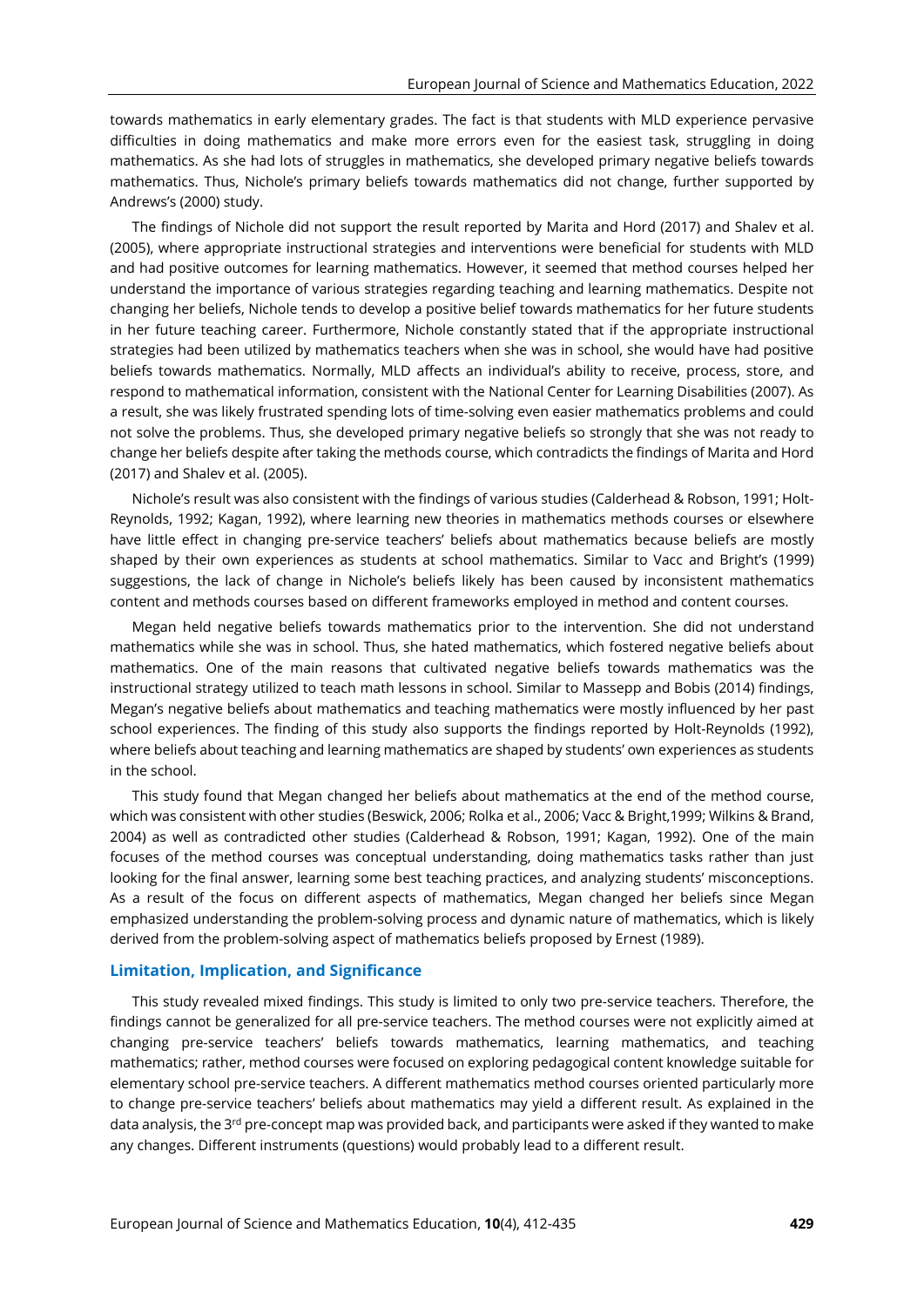Regardless of utilizing some differentiation instructions, instructional strategies in method courses were primarily geared to meet the expectations of the majority of students in the class. A different methods course designed to address Nichole's needs might yield a different result. Additionally, the intervention of multiple mathematical methods courses could yield a different result. This study also reported that pre-service teachers' negative beliefs towards mathematics could be changed despite their resistance. Fullan (1991) stated that

"the relationship between prior beliefs and program experiences is crucial, complex, and not straightforward" (p. 296).

However, teacher education programs strive to change pre-service teachers' pre-existing negative beliefs towards mathematics. Once pre-service teachers start their teaching career after completion of the teacher education program, hopefully, they will likely employ instructional strategies that help to instill positive beliefs about mathematics for their future students.

In both the pre- and post-data set, Nichole strongly suggested taking students' learning preferences and needs into account. As she stated, her teachers did not address her learning needs, which eventually fostered negative beliefs towards mathematics. This is an important implication for researchers and teachers to consider students' learning needs to develop positive beliefs about mathematics as early as elementary school. Data also indicated that pre-service teachers did not always hold negative beliefs. The finding suggested that teacher education programs, particularly mathematics methods courses, endeavor to develop positive beliefs for future mathematics teachers. This study further suggested that it is important to design curricula that address students' preferences for learning in school mathematics. The fact is that it is instructional strategies should be focused on incorporating both preferences visual and nonvisual solution methods in mathematics lesson activities (Mainali, 2019). Also, from the teaching standpoint, this study suggested utilizing instructional strategies that address students' MLD as early as possible so that students likely have positive beliefs towards mathematics.

**Funding:** The author received no financial support for the research and/or authorship of this article.

**Declaration of interest:** The author declares no competing interest.

**Data availability:** Data generated or analyzed during this study are available from the author on request.

## **REFERENCES**

- Aldridge, S., & Bobis, J. (2001). Multiple learning contexts: A vehicle for changing preservice teachers' mathematical beliefs, knowledge and practices. In J. Bobis, B. Perry, & M. Mitchelmore (Eds.), *Numeracy and beyond: Proceedings of the 24th Annual Conference of the Mathematics Education Research Group of Australasia* (pp. 43-49). Australia.
- Andrews, P. (2000, September 23). *The influence of context on teachers' conceptions of mathematics and its teaching* [Paper presentation]. The European Conference on Educational Research, Edinburgh, UK.
- Artzt, A. F. (1999). A structure to enable preservice teachers of mathematics to reflect on their teaching. *Journal of Mathematics Teachers Education, 2*(2), 143-166. <https://doi.org/10.1023/A:1009999004407>
- Badian, N. A. (1983). Arithmetic and nonverbal learning. In H. R. Myklebust (Ed.), *Progress in learning disabilities* (pp. 235-264). Grune and Stratton.
- Barbro, G. (2008). Concept maps as research tool in mathematics education. In *Proceedings of the 3 rd International Conference on Concept Mapping*. Finland.
- Berk, D., & Cai, J. (2019). Mathematics teacher beliefs. In M. A. Peters (Ed.), *Encyclopedia of teacher education*. Springer. [https://doi.org/10.1007/978-981-13-1179-6\\_236-1](https://doi.org/10.1007/978-981-13-1179-6_236-1)
- Beswick, K. (2006). Change in preservice attitudes and beliefs: The net impact of two mathematics education units and intervening experiences. *School Science and Mathematics, 106*(1), 36-47. <https://doi.org/10.1111/j.1949-8594.2006.tb18069.x>
- Beswick, K., & Dole, S. (2001). Dispelling the myths: Influencing the beliefs of pre-service primary teachers. In J. Bobis, B. Perry, & M. Mitchelmore (Eds.), *Numeracy and beyond: Proceedings of the 24th Annual Conference of the Mathematics Education Research Group of Australasia* (pp. 90-97). Australia.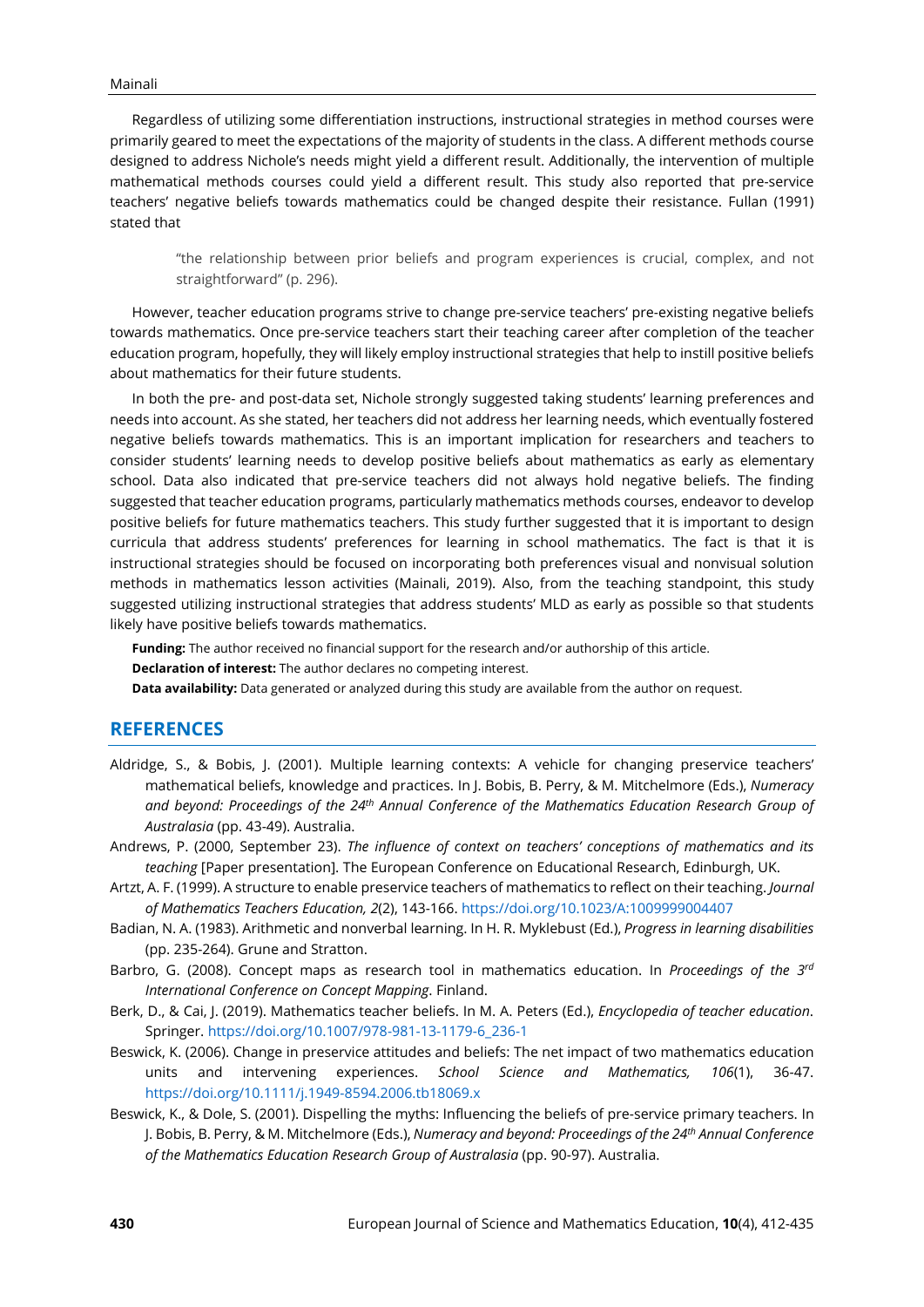- Beswick, K., Callingham, R., & Watson, J. (2011). The nature and development of middle school mathematics teachers' knowledge. *Journal of Mathematics Teacher Education, 14*(1), 1-27.
- Bray, S. W. (2011). A collective case study of the influence of teachers' beliefs and knowledge on error handling practices during class discussion of mathematics. *Journal for Research in Mathematics Education, 42*(1), 2- 38. <https://doi.org/10.5951/jresematheduc.42.1.0002>
- Buhmann, S. Y., & Kingsbury, M. (2015). A standardized, holistic framework for concept-map analysis combining topological attributes and global morphologies. *Knowledge Management & E-Learning, 7*(1), 20- 35. <https://doi.org/10.34105/j.kmel.2015.07.003>
- Calderhead, J., & Robson, M. (1991). Images of teaching: Students' teachers' early conceptions of classroom practice. *Teaching and Teacher Education, 7*, 1-8. [https://doi.org/10.1016/0742-051X\(91\)90053-R](https://doi.org/10.1016/0742-051X(91)90053-R)
- Chan, Y.-C., & Wong, N.-Y. (2014). Worldviews, religions, and beliefs about teaching and learning: Perception of mathematics teachers with different religious backgrounds. *Educational Studies in Mathematics, 87*(3), 251-277. <https://doi.org/10.1007/s10649-014-9555-1>
- Chang, Y. (2015). Examining relationships among elementary mathematics teachers' efficacy and their students' mathematics self-efficacy and achievement. *EURASIA Journal of Mathematics, Science, & Technology Education, 11*, 1307-1320. <https://doi.org/10.12973/eurasia.2015.1387a>
- Clark, M. L., DePiper, J. N., Frank, T. J., Nishio, M., Campbell, P. F., Smith, T. M., Griffin, M. J., Rust, A. H., Conant, D. L., & Choi, Y. (2014). Teacher characteristics associated with mathematics teachers' beliefs and awareness of their students' mathematical dispositions. *Journal for Research in Mathematics Education, 45*(2), 246-284. <https://doi.org/10.5951/jresematheduc.45.2.0246>
- Collier, P. (1972). Prospective elementary teachers' intensity and ambivalence of beliefs about mathematics and mathematics Instruction. *Journal for Research in Mathematics Education, 3*(3), 155-163. <https://doi.org/10.5951/jresematheduc.3.3.0155>
- Ernest, P. (1989). The knowledge, beliefs, and attitudes of the mathematics teacher: A model. *Journal of Education for Teaching, 15*, 13-33. <https://doi.org/10.1080/0260747890150102>
- Ernest, P. (2016). The problem of certainty in mathematics. *Educational Studies in Mathematics, 92*(3), 379 -393. <https://doi.org/10.1007/s10649-015-9651-x>
- Forgasz, H., & Leder, G. (2008). Beliefs about mathematics and mathematics teaching. In P. Sullivan, & T. Wood (Eds.), *The international handbook of mathematics teacher education: Knowledge and beliefs in mathematics teaching and teaching development* (pp. 173-192). Sense Publisher. [https://doi.org/10.1163/9789087905439\\_010](https://doi.org/10.1163/9789087905439_010)
- Francis, D., Rapacki, L., & Eker, A. (2015). The individual, the context, and practice: A review of the research on teachers' beliefs related to mathematics. In H. Fives, & M. G. Gill (Eds.), *International handbook of research on teachers' beliefs* (pp. 336-352). Routledge.
- Fullan, M. (1991). *The new meaning of educational change*. Teachers College Press.
- Glesne, C. (2011). *Becoming qualitative researchers: An introduction*. Pearson.
- Goldin, G. A. (2002). Affect, meta affect, and mathematical belief structures. In G. C. Leder, E. Pehkonen, & G. Törner (Eds.), *Beliefs: A hidden variable in mathematics education* (pp. 59-72). Kluwer Academic Publisher. [https://doi.org/10.1007/0-306-47958-3\\_4](https://doi.org/10.1007/0-306-47958-3_4)
- Gross-Tsur, V., Manor, O., & Shalev, R. S. (1996). Developmental dyscalculia: Prevalence and demographic features. *Developmental Medicine and Child Neurology, 38*, 25-33. [https://doi.org/10.1111/j.1469-](https://doi.org/10.1111/j.1469-8749.1996.tb15029.x) [8749.1996.tb15029.x](https://doi.org/10.1111/j.1469-8749.1996.tb15029.x)
- Hart, L. (2002a). A four-year follow-up study of teachers' beliefs after participating in teacher enhancement project. In G. C. Leder, E. Pehkonen, & G. Törner (Eds.), *Beliefs: A hidden variable in mathematics education* (pp 161-176). Kluwer Academic Publisher. [https://doi.org/10.1007/0-306-47958-3\\_10](https://doi.org/10.1007/0-306-47958-3_10)
- Hart, L. (2002b). Preservice teachers' belief and practice after participating in an integrated content/methods course. *School Science and Mathematics, 102*(1), 4-14. <https://doi.org/10.1111/j.1949-8594.2002.tb18191.x>
- Hart, L., & Memnun, D. S. (2015). The relationship between preservice elementary mathematics teachers' beliefs and metacognitive awareness. *Journal of Education and Training Studies, 3*(5), 70-77. <https://doi.org/10.11114/jets.v3i5.840>
- Holt-Reynolds, D. (1992). Personal history-based beliefs as relevant prior knowledge in course work. *American Educational Research Journal, 29*, 325-349. <https://doi.org/10.3102/00028312029002325>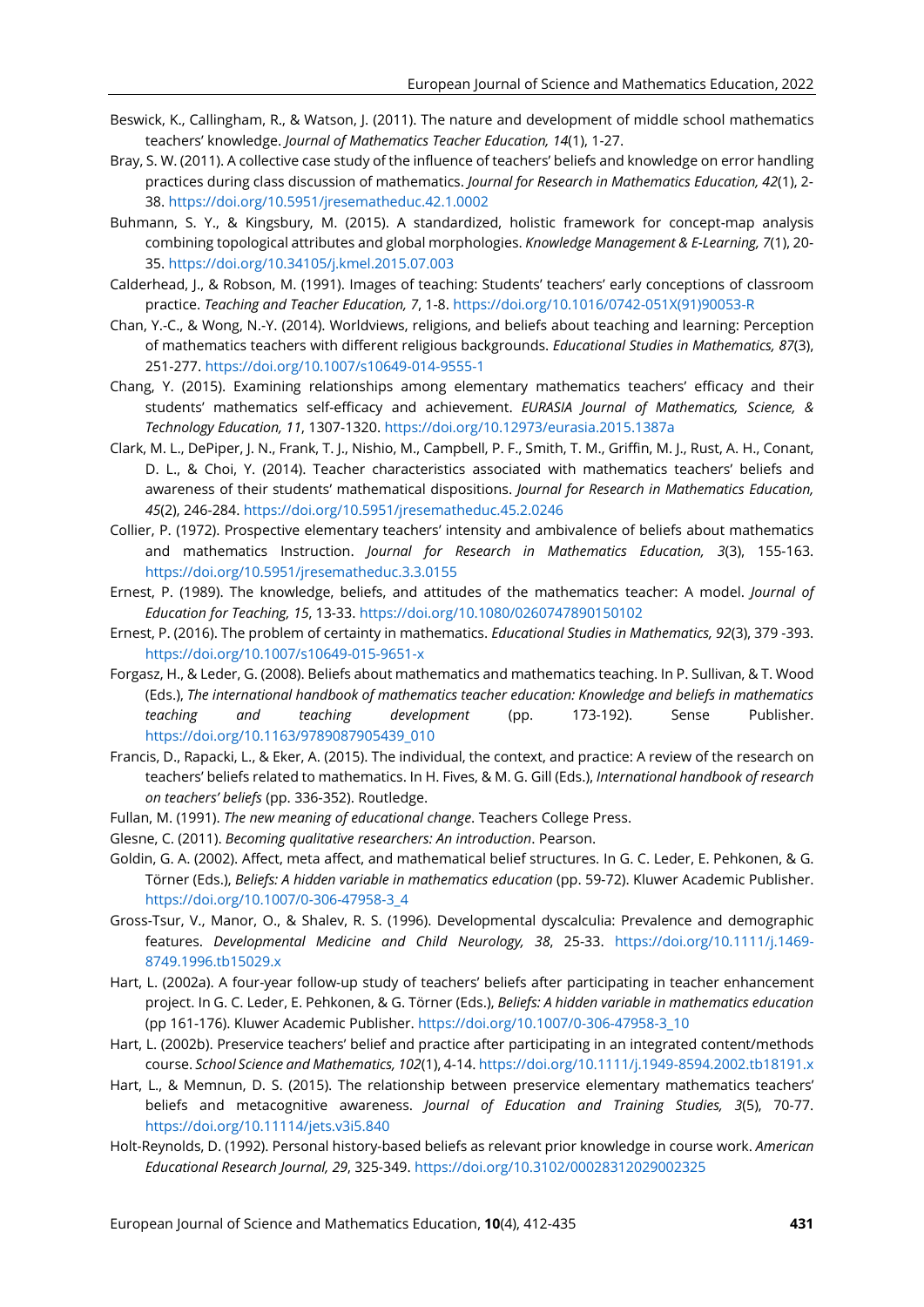- Kagan, D. M. (1992). Professional growth among preservice and beginning teachers. *Review of Educational Research, 62,* 129-169. <https://doi.org/10.3102/00346543062002129>
- Kane, R., Sandretto, S., & Heath, C. (2002). Telling half the story: A critical review of research on the teaching beliefs of university academics. *Review of Educational Research, 32*(1), 177-228. <https://doi.org/10.3102/00346543072002177>
- Karatas, I., Guven, B., Ozturk, Y., Arslan, S., Gursoy, K. (2017). Investigation of pre-school teachers' beliefs about mathematics education in terms of their experience and structure of their education. *EURASIA Journal of Mathematics, Science & Technology Education*, *13*(3), 673-689. [https://doi.org/10.12973/eurasia.2017.](https://doi.org/10.12973/eurasia.2017.%0b00638a) [00638a](https://doi.org/10.12973/eurasia.2017.%0b00638a)
- Kaufmann, L., Mazzocco, M. M., Dowker, A., von Aster, M., Göbel, S. M., Grabner, R. H., Henik, A., Jordan, N. C., Karmiloff-Smith, A. D., Kucian, K., Rubinsten, O., Szucs, D., Shalev, R., & Nuerk, H.-C. (2013). Dyscalculia from a developmental and differential perspective. *Frontiers in Psychology, 4*, 516. <https://doi.org/10.3389/fpsyg.2013.00516>
- Kim, C., Kim, M. K., Lee, C., Spector, M., & DeMeester, K. (2013). Teacher beliefs and technology integration. *Teaching and Teacher Education, 29*, 76-85. <https://doi.org/10.1016/j.tate.2012.08.005>
- Kinchin, I. M., Streatfield, D., & Hay, D.B. (2010). Using concept mapping to enhance the research interview. *International Journal of Qualitative Methods, 9*(1), 52-68. <https://doi.org/10.1177/160940691000900106>
- Knafl, K. A., & Breitmayer B. J. (1991). Triangulation in qualitative research: Issues of conceptual clarity and purpose. In J. M. Morse (Ed.), *Qualitative nursing research: A contemporary dialogue* (pp. 226-239). SAGE. <https://doi.org/10.4135/9781483349015.n26>
- Lappen, G., & Theule- Lubienski, S. (1994). Training teachers or educating professionals? What are the issues and how they are resolved? In D. Robitaille, D. Wheeler, & C. Kieran (Eds.), *Selected lectures from the 7 th International Congress on Mathematical Education* (pp. 249-262). de L'Universite Laval.
- Lau, W. W. F. (2021). Pre-service mathematics teachers' professional learning in a pedagogy course: Examining changes in beliefs and confidence in teaching algebra. *Mathematics Education Research Journal, 33,* 223- 239. <https://doi.org/10.1007/s13394-019-00285-y>
- Liljedahl, P., Rosken, B., & Rolka, K. (2021). Changes to preservice elementary teachers' beliefs about mathematics and the teaching and learning of mathematics: How and why? *Journal of Adult Learning, Knowledge and Innovation, 4*(21), 20-30.
- Lloyd, G. (2002). Mathematics teachers' beliefs and experiences with innovative curriculum materials: The role of curriculum in teacher development. In G. C. Leder, E. Pehkonen, & G. Törner (Eds.), *Beliefs: A hidden variable in mathematics education* (pp. 149-159). Kluwer Academic Publishers. [https://doi.org/10.1007/0-](https://doi.org/10.1007/0-306-47958-3_9) [306-47958-3\\_9](https://doi.org/10.1007/0-306-47958-3_9)
- Looney, L., Perry, D. R., & Steck, A. K. (2017). Turning negatives into positives: The role of an instructional math course on preservice teachers' math beliefs. *Education, 138*(1), 27-40.
- Maasepp, B., & Bobis, J. (2014). Prospective primary teachers' belief about mathematics. *Mathematics Teachers Education and Development, 16(2*), 89-107.
- Mainali, B. (2019). 9955 difficulty, and high school students' geometry performance geometry investigating the relationships between preferences, gender, and task. *International Journal of Research in Education and Science, 5*(1), 224-236.
- Mainali, B. (2021a). Making online mathematics method course interactive and effective with OER. In J. P. Howard, & J. F. Beyers (Eds.), *Teaching and learning mathematics online*. Chapman and Hall/CRC. <https://doi.org/10.1201/9781351245586-19>
- Mainali, B. (2021b). Representation in teaching and learning mathematics. *International Journal of Education in Mathematics, Science, and Technology, 9*(1), 1-21. <https://doi.org/10.46328/ijemst.1111>
- Marita, S., & Hord, C. (2017). Review of mathematics interventions for secondary students with learning disabilities. *Learning Disability Quarterly, 40*(1), 29-40. <https://doi.org/10.1177/0731948716657495>
- Markovits, Z. (2011). Beliefs hold by pre-school prospective teachers toward mathematics and its teaching. *Procedia-Social and Behavioral Sciences, 11*, 117-121. <https://doi.org/10.1016/j.sbspro.2011.01.045>
- Mazzocco, M. M. M. (2007). Defining and differentiating mathematical learning disabilities and difficulties. In D. B. Berch, & M. M. M. Mazzocco (Eds.), *Why is math so hard for some children? The nature and origins of mathematical learning difficulties and disabilities* (pp. 29-47). Paul H Brookes Publishing. <https://doi.org/10.1097/DBP.0b013e31817aefe8>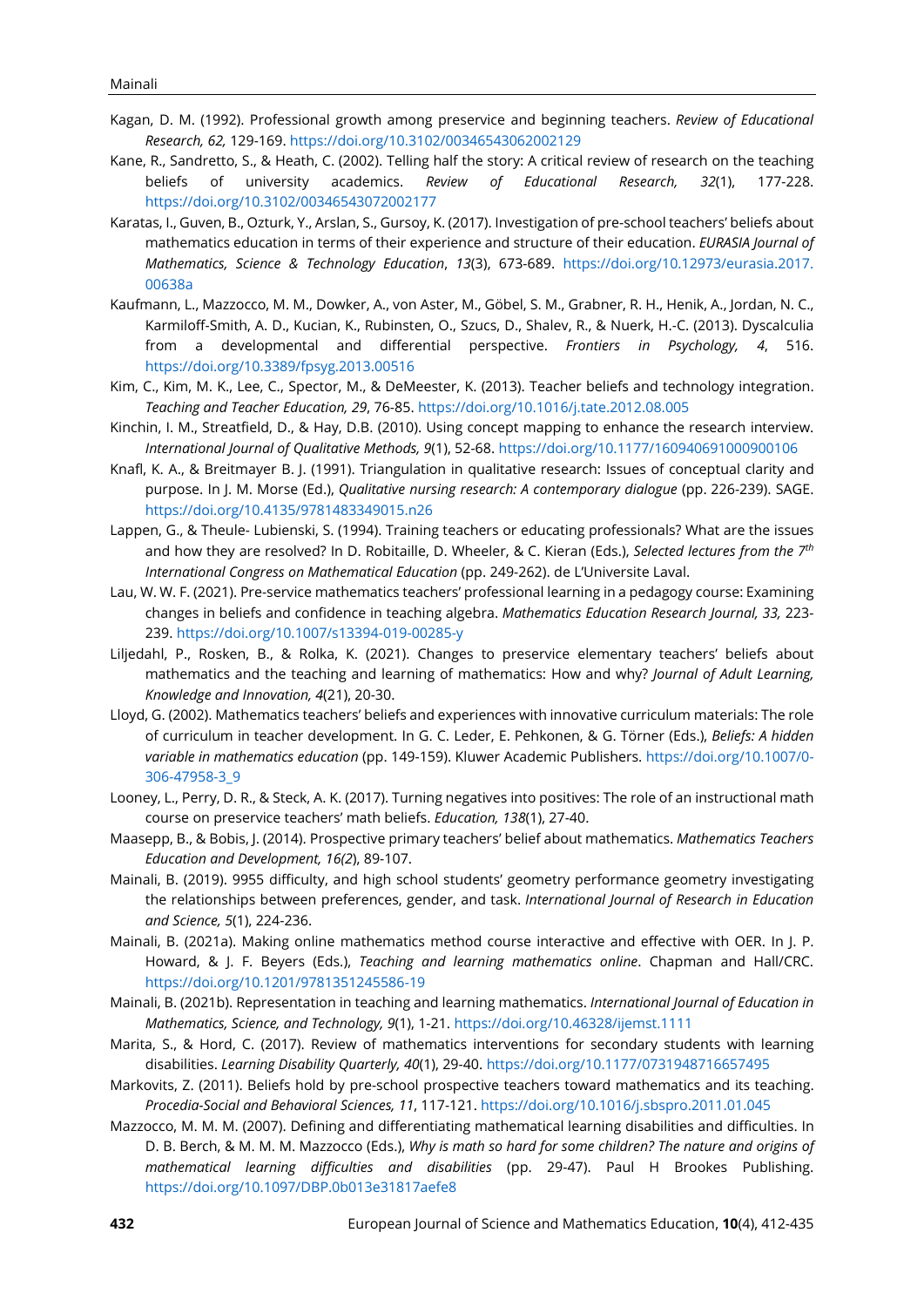- Mazzocco, M. M. M., Devlin, K. T., & McKenney, S. J. (2008). Is it a fact? Timed arithmetic performance of children with mathematical learning disabilities (MLD) varies as a function of how MLD is defined. *Developmental Neuropsychology*, *33*, 318-344. <https://doi.org/10.1080/87565640801982403>
- McCleary, D. F., Rowlette, E. F., Pelchar, T. K., & Bain, S. K. (2013). Interventions for learning disabilities: Does a journal-based change in focus and article type reflect or influence legal mandates? *Review of Educational Research, 83*(2), 196-210. <https://doi.org/10.3102/0034654313476143>
- National Center for Learning Disabilities. (2007). *SLD identification overview: General information and tools to get started.* <https://files.eric.ed.gov/fulltext/ED543737.pdf>
- NCES. (2019). Children and youth disabilities. *National Center for Educational Statistics*. [https://nces.ed.gov/](https://nces.ed.gov/%0bprograms/coe/indicator_cgg.asp) [programs/coe/indicator\\_cgg.asp](https://nces.ed.gov/%0bprograms/coe/indicator_cgg.asp)
- Nesbit, J. C., & Adesope, O. O. (2006). Learning with concept and knowledge maps: A meta-analysis. *Review of Educational Research, 76*(3), 413-448. <https://doi.org/10.3102/00346543076003413>
- Nisbet, S., & Warren, E. (2000). Primary teacher's belief relating to mathematics, teaching and assessing mathematics factors that influence these beliefs. *Mathematics Teachers Education and Development, 2*, 34- 47.
- Penny, G. C. (2018). Rethinking the concept of learning disability. *Canadian Psychology, 59*(2), 197-202. <https://doi.org/10.1037/cap0000128>
- Philipp, R. A., Ambrose, R., Lamb, L. C., Sowder, J. T., Schappelle, B. P., Sowder, L., Thanheiser, E., & Chauvot, J. (2007). Effects of early field experiences on the mathematical knowledge and beliefs of prospective elementary school teachers: An experimental study. *Journal for Research in Mathematics Education, 38*(5), 438-476.
- Pullen, P. C., Lane, H. B., Ashworth, K. E., & Lovelace, S. P. (2011). Learning disabilities. In J. M. Kauffeman, & D. P. Hallahan (Eds.), *Handbook of special education (*pp. 187-197). Taylor & Francis.
- Raymond, A. M. (1997). Inconsistency between a beginning elementary school teacher's mathematics beliefs and teaching practice. *Journal for Research in Mathematics Education, 28*(5), 550-576. <https://doi.org/10.2307/749691>
- Richardson, V. (2003). Constructivist pedagogy. *Teachers College Record, 105*(9), 1623-1640. <https://doi.org/10.1046/j.1467-9620.2003.00303.x>
- Rokeach, M. (1968). *Beliefs, attitudes, and values: A theory of organization and change.* Jossey-Bass.
- Rolka, K., Rosken, B., & Liljedahl, P. (2006). Challenging the mathematical belief of preservice elementary school teachers. In J. Novotná, H. Moraová, M. Krátká, & N. Stehlíková (Eds.), *Proceedings of the Conference of the International Group for the Psychology of Mathematics Education* (pp. 441-448). PME.
- Satsangi, R., Hammer, R., & Hogan, C. D. (2019). Video modeling and explicit instruction: A comparison of strategies for teaching mathematics to students with learning disabilities. *Learning Disabilities Research & Practice, 34*, 35-46. <https://doi.org/10.1111/ldrp.12189>
- Schoenfeld, A. H. (1992). *Mathematical problem solving*. Academic Press.
- Seawright, J., & Gerring, J. (2008). Case selection techniques in case study research: A menu of qualitative and quantitative options. *Political Research Quarterly, 61,* 294-308. <https://doi.org/10.1177/1065912907313077>
- Shalev, R., Manor, O., & Gross-Tsur, V. (2005). Developmental dyscalculia: A prospective six-year follow-up. *Developmental Medicine and Child Neurology, 47*(2), 121-125. [https://doi.org/10.1111/j.1469-](https://doi.org/10.1111/j.1469-8749.2005.tb01100.x) [8749.2005.tb01100.x](https://doi.org/10.1111/j.1469-8749.2005.tb01100.x)
- Stuart, C., & Thurlow, S. (2000). Making it their own: Preservice teachers' experiences, beliefs, and classroom practices. *Journal of Teacher Education, 51*(2),13-21. <https://doi.org/10.1177/002248710005100205>
- Thompson, A. G. (1992). Teachers' beliefs and conceptions: A synthesis of the research*.* In A. D. Grouws (Eds.), *Handbook of* research *on mathematics teaching and learning* (pp. 127-146). Macmillan.
- Torner, G. (2002). Mathematical beliefs-a search for common ground: Some theoretical consideration on structuring beliefs, some research questions, and some phenomenological observations. In G. C. Leder, E. Pehkonen, & G. Törner (Eds.), *Beliefs: A hidden variable in mathematics education* (pp. 73-94). Kluwer Academic Publishers. [https://doi.org/10.1007/0-306-47958-3\\_5](https://doi.org/10.1007/0-306-47958-3_5)
- USDOE. (2004). IDEA, individuals with disabilities education improvement act of 2004. Public Law 108-446. *United States Department of Education*. <https://www.govinfo.gov/app/details/PLAW-108publ446>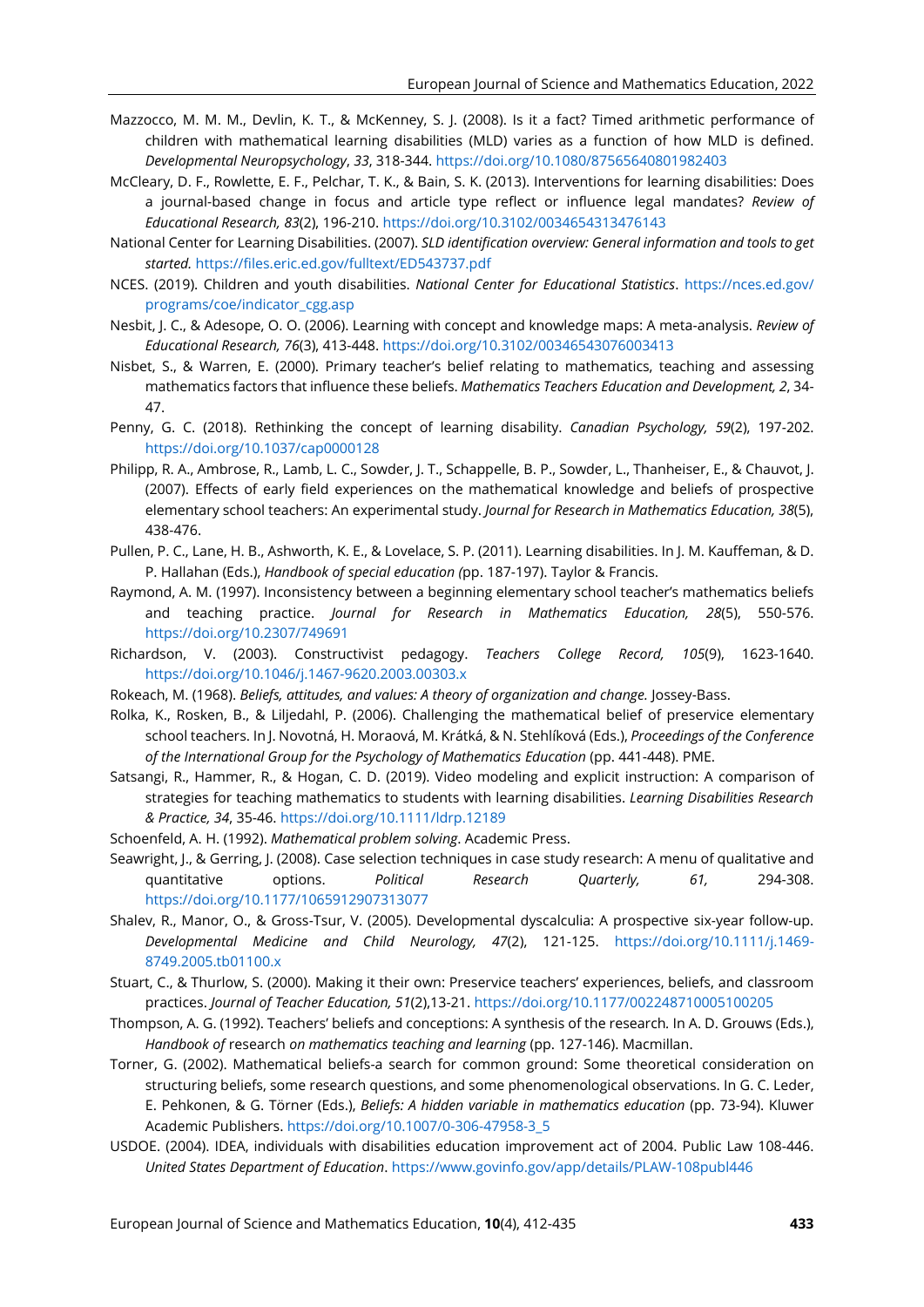- Vacc, N., & Bright, G. W. (1999). Elementary preservice teachers' belief and instructional use of children's mathematical thinking. *Journal for Research in Mathematics Education, 30*(1), 89-110. <https://doi.org/10.2307/749631>
- Vygotsky, L. S. (1993). Introduction: Fundamental problems of defectology*.* In R. W. Rieber, & A. S. Carton (Eds.), *The collected works of L. S. Vygotsky: Volume 2. The fundamentals of defectology* (pp. 29-51). Plenum Press. (Original work published 1929). [https://doi.org/10.1007/978-1-4615-2806-7\\_2](https://doi.org/10.1007/978-1-4615-2806-7_2)
- White, A. L., Way, J., Perry, B., & Southwell, B. (2005). Mathematical attitudes, beliefs and achievement in primary pre-service mathematics teacher education. *Mathematics Teacher Education and Development, 7*, 33-52.
- Wilkins, J. L., & Brand, B. (2004). Change in preservice teachers' beliefs: An evaluation of mathematics methods course. *School Science and Mathematics, 104*(5), 226-232. [https://doi.org/10.1111/j.1949-](https://doi.org/10.1111/j.1949-8594.2004.tb18245.x) [8594.2004.tb18245.x](https://doi.org/10.1111/j.1949-8594.2004.tb18245.x)
- Wilson, M., & Cooney, T. (2002). Mathematics teacher change and development. Framing students' mathematics-related beliefs. In G. C. Leder, E. Pehkonen, & G. Törner (Eds.), *Beliefs: A hidden variable in mathematics education* (pp. 127-147). Kluwer Academic Publishers. [https://doi.org/10.1007/0-306-47958-](https://doi.org/10.1007/0-306-47958-3_8) [3\\_8](https://doi.org/10.1007/0-306-47958-3_8)
- Xie, S., & Cai, J. (2021). Teachers' beliefs about mathematics, learning, teaching, students, and teachers: Perspectives from Chinese high school in-service mathematics teachers. *International Journal of Science and Math Education, 19*(2), 747-769. <https://doi.org/10.1007/s10763-020-10074-w>
- Yang, X., Kaiser, G., König, J., & Blomeke, S. (2020). Relationship between pre-service mathematics teachers' knowledge, beliefs and instructional practices in China. *ZDM-Mathematics Education, 52*, 281-294. <https://doi.org/10.1007/s11858-020-01145-x>